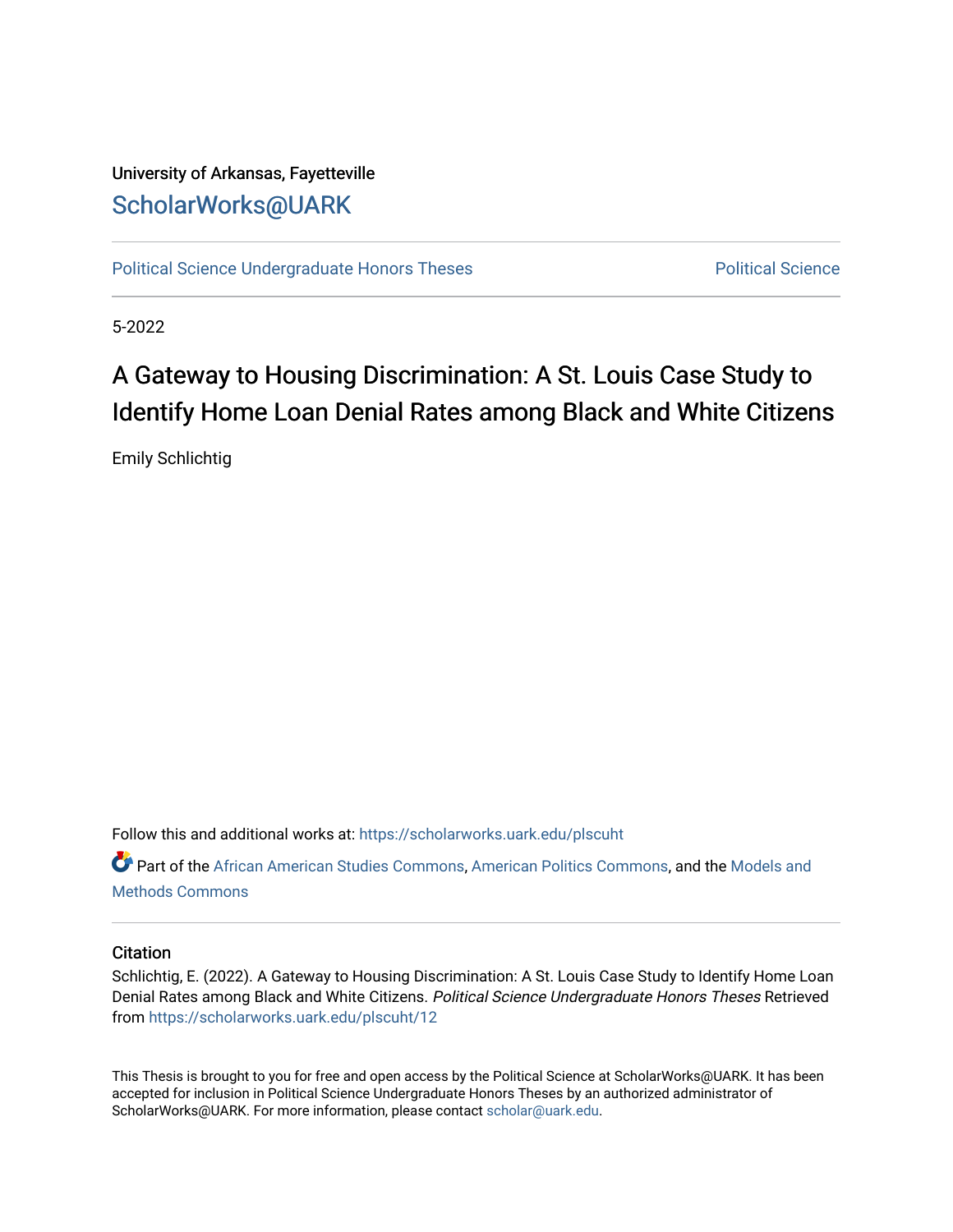## **A Gateway to Housing Discrimination: A St. Louis Case Study to Identify Home Loan Denial Rates among Black and White Citizens**

An Honors Thesis submitted in partial fulfillment of the requirements of Honors Studies in Political Science

By

Emily Schlichtig

Spring 2022 Political Science J. William Fulbright College of Arts and Sciences **University of Arkansas**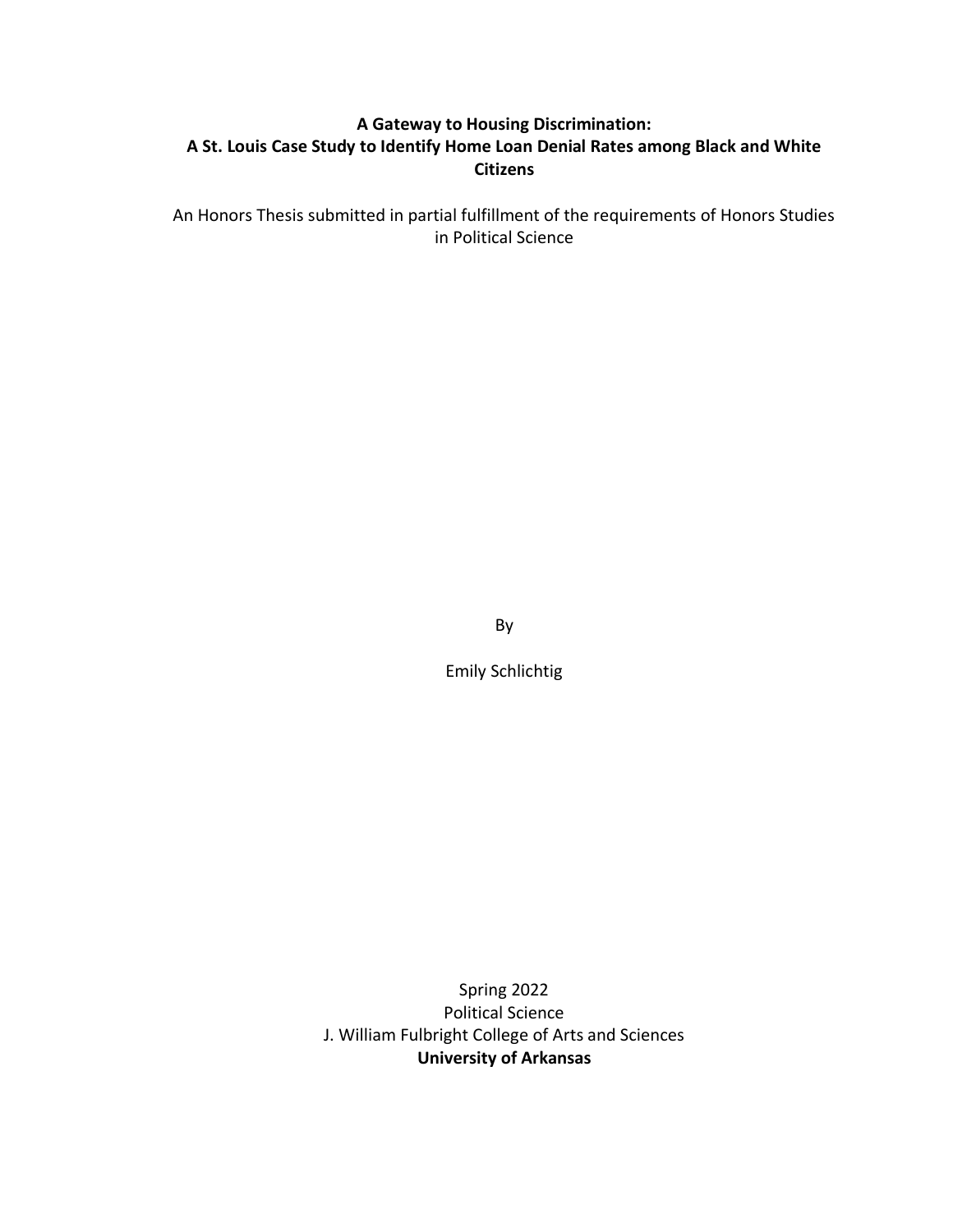## Acknowledgments

I would like to acknowledge my director, Dr. Najja Kofi Baptist, for first inspiring my interest in this specific topic through his Civil Rights Policy course. I would like to thank Dr. Baptist for guiding me through each stage of the writing process. It has been a pleasure to work with someone who cares about my work as much as I do.

I would like to thank Dr. Brinck Kerr who assisted in helping me develop and refine my literature review.

My professor, Dr. Amy Farmer, was valuable in facilitating my understanding of the economic impact behind this work.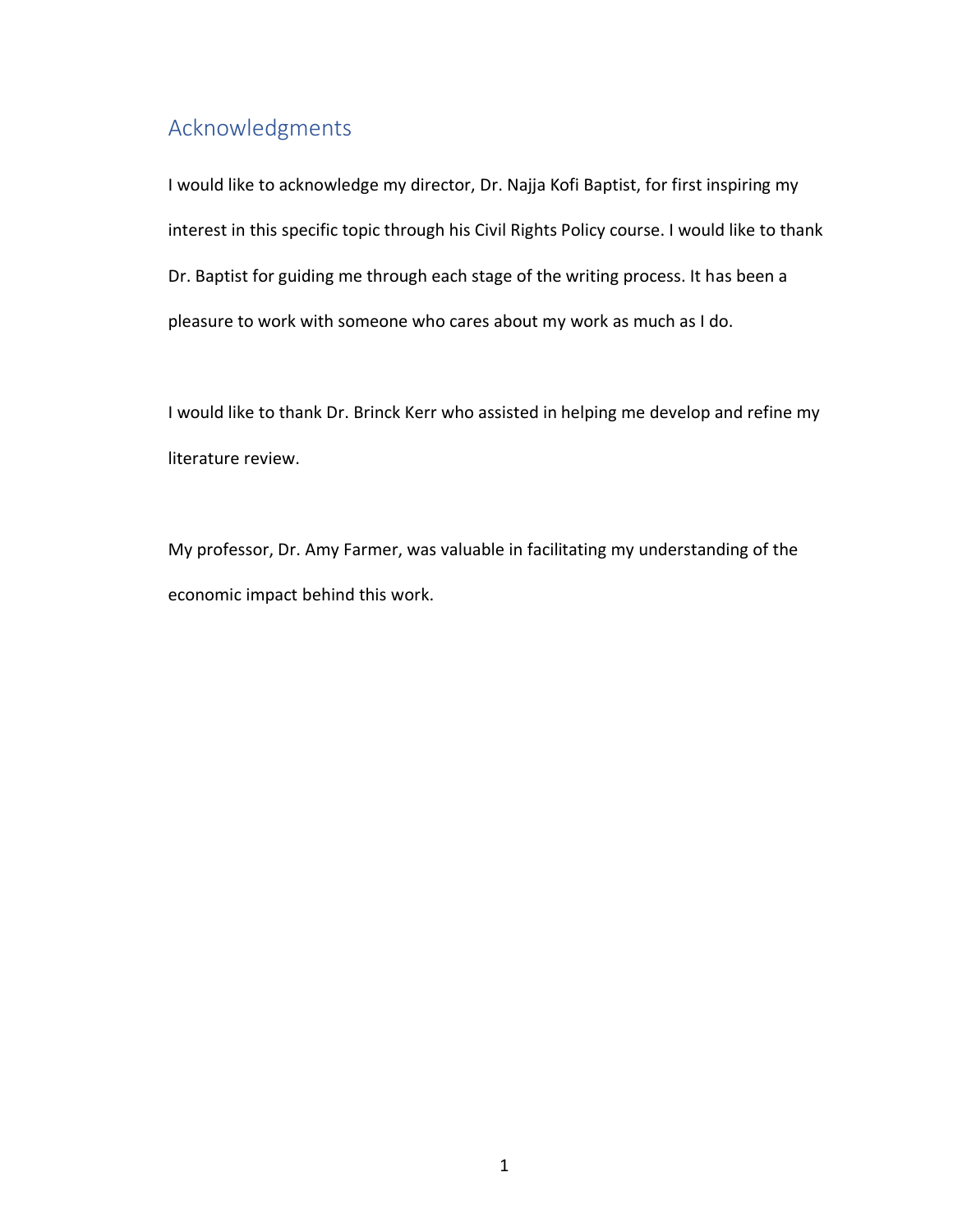## Table of Contents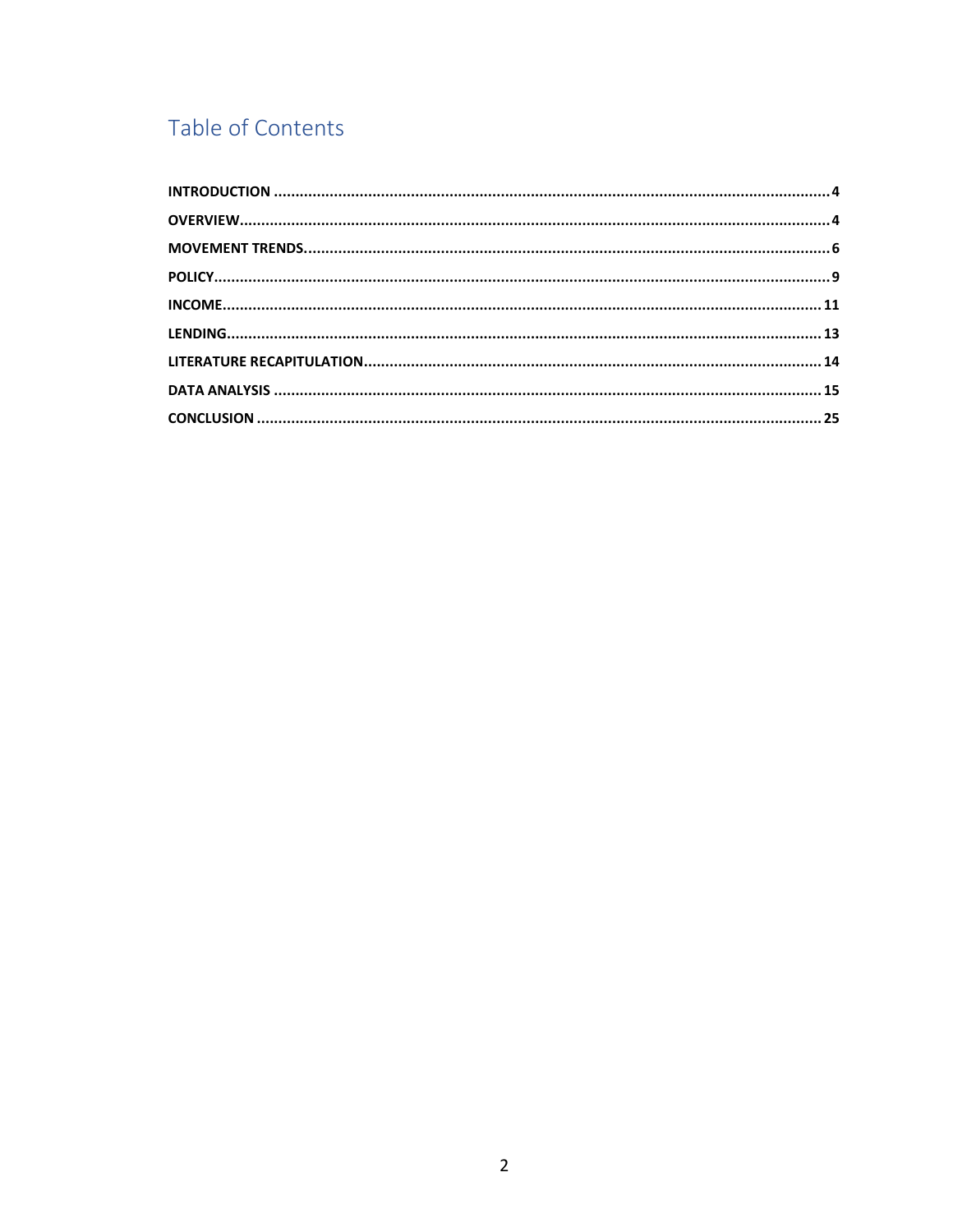Sitting in the middle of Delmar Boulevard in downtown St. Louis, Patricia Dees, and Damon Giboney's dilapidated home needs major repairs such as a new roof, updated plumbing, and electrical work. So, they applied for a loan to work on these issues. At first, it seemed as though Dees and Giboney were going to receive a home loan to make the updates as they were in the stages of filling out final paperwork with a lender. That was until the lender required more information from the couple. The lender was interested in knowing the couple's race and whether they planned to sell the house in the future. It was not until three months later when Dees and Giboney heard back from the lender who informed Giboney that "his credit score had dropped five points and the company would be unable to approve the loan" (Farzan, 2020). Yet, the couple continues to receive fines for code violations that they are unable to fix without a home loan to do so. A home loan that they would have received if the lender was not privy to the couple's race.

This couple's story is not uncommon for blacks across the country. Black families make it to the final steps of a loan process, meaning that their credit history meets the requirements of a lender, only to be denied at the very end after the lender acquires more information about race and intentions to move. This means even without redlining; lenders are still segregating neighborhoods. Lenders are playing too large of a role in deciding where people live. Although loan distributions are race-neutral, Black Americans are disproportionately affected by these policies, therefore making race salient. Specifically, the issue is race neural policy because it has a disparate impact on black homeowners and can illustrate why race is salient in the mortgage loan market.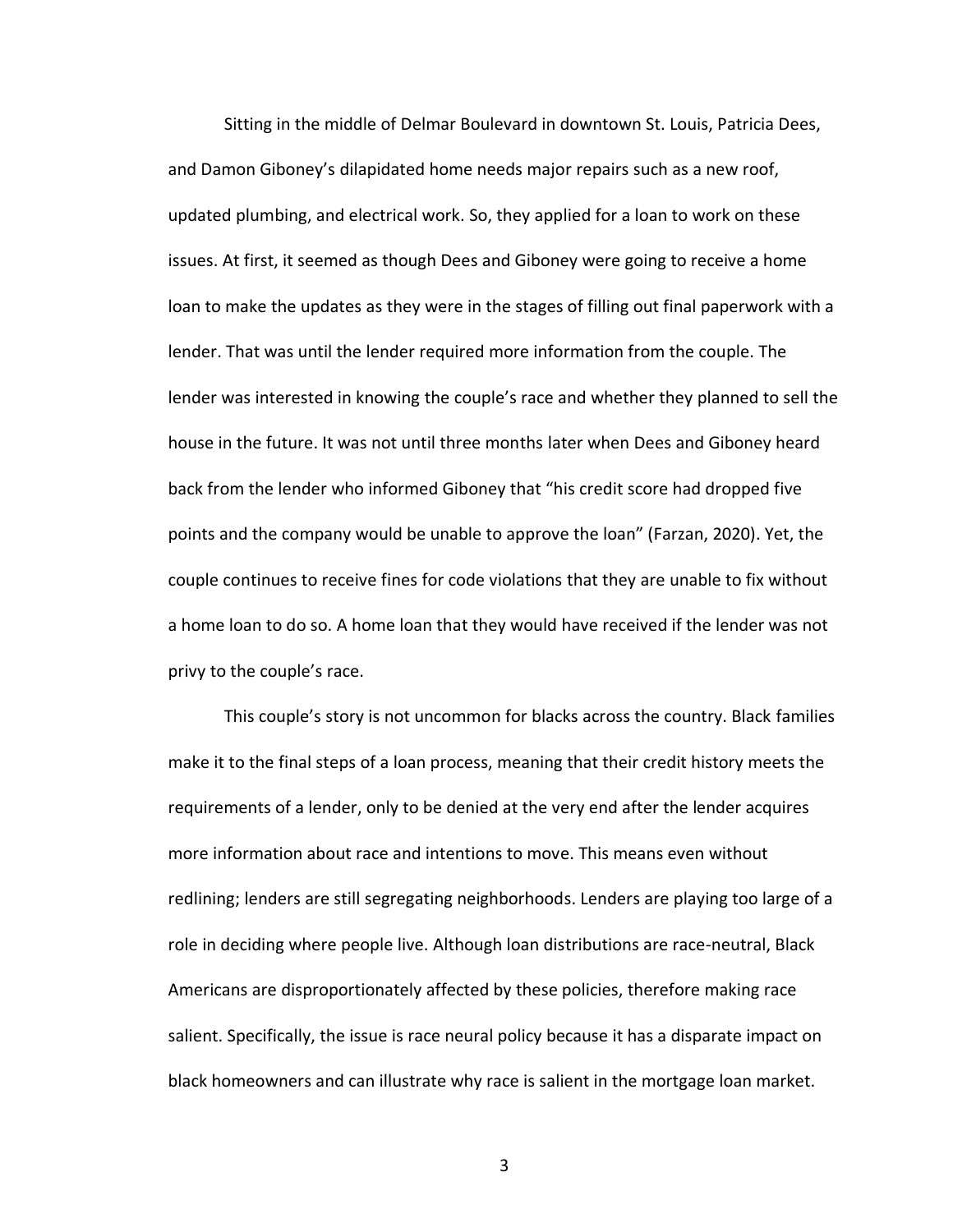## <span id="page-5-0"></span>Introduction

This paper's research question examines how housing discrimination is used as a vehicle to violate the 14<sup>th</sup> amendment of the United States Constitution. To eliminate barriers based on race within the law, the United States government implemented the  $14<sup>th</sup>$  amendment. The  $14<sup>th</sup>$  amendment offers protection to all citizens and guarantees equal protection under the law. Even after the ratification of the 14<sup>th</sup> amendment, the government has yet to implement legislation that ensures that equal protection under the law is upheld. One of the largest disparities within the  $14<sup>th</sup>$  amendment is residential housing. One can see this through the 1989 Housing Discrimination Study (HDS), "which found significant levels of discrimination against [citizens] in both rental and owneroccupied markets (Ross and Turner 2005, p. 152). Residential discrimination is relevant due to its ability to limit the black community in job opportunities and access to exceptional school districts as well as its capacity to force black homebuyers to live in high-crime areas. Job opportunities are limited on account of travel expenses, and educational opportunities are limited as a consequence of zip codes. Each one of these ideas is a violation of the  $14<sup>th</sup>$  amendment. Since these violations occur based on home location, it portrays the perfect example of how housing discrimination is a vehicle used to disrupt the law and order that the  $14<sup>th</sup>$  amendment is supposed to offer. The purpose of this research is to reveal the way that housing discrimination as a form of de facto segregation perpetuates in the United States.

#### <span id="page-5-1"></span>Overview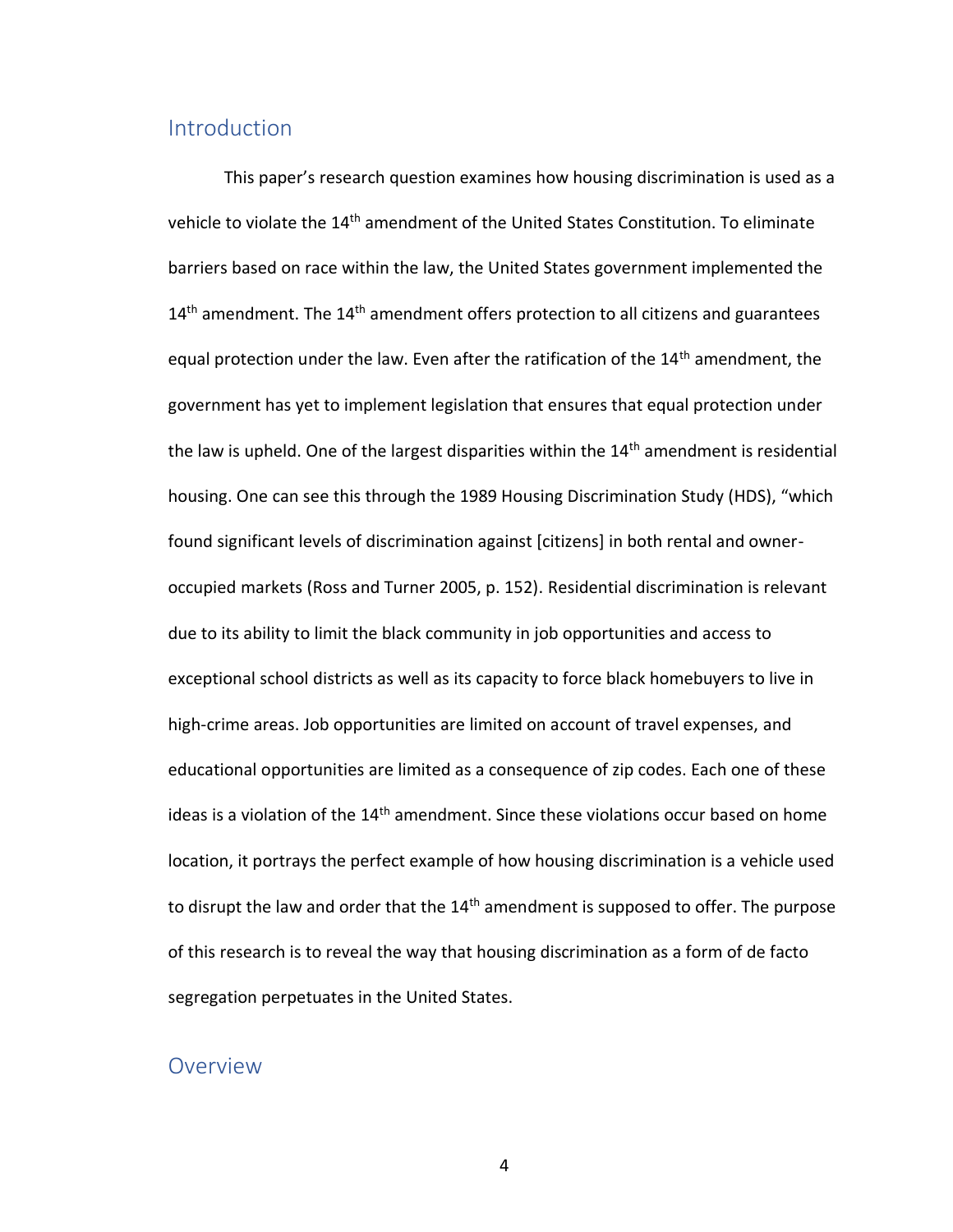There is much literature that attempts to outline the roots of housing discrimination. One common rationale is the idea of white flight. Many researchers pin the issue of residential segregation on white families who moved out of the cities as black families began to move in. Within the same area of research, others go beyond the idea of white flight and rationalize the issue through a sorting lens. These researchers believe that people want to live around their own race. It builds upon the white flight idea because white flight allowed for blacks and whites to be separate and now that the two races are separate, the argument is that they want to remain separate. What makes this reasoning problematic is that there is no justification in the suggestion that whites and blacks prefer to be separate.

Other researchers blame policy as the mechanism that allows for housing discrimination. One specific piece of legislation that is under scrutiny by analysts is the Fair Housing Act, which ultimately intended to curve segregation, but the implementation of the legislation propelled segregation. This paper will give insight into what different researchers observe about this legislation as well as specific court cases that have defined housing issues. Many researchers place the blame of segregation on the legislative and judicial branches of the government.

Another argument found within literature about the reason for housing segregation is income disparities. The belief is that blacks on average make less money than whites and therefore whites are able to afford a different set of properties than blacks. When the income disparities idea is proposed in such a way, it places the blame on the black community rather than obstacles the black community faces when trying to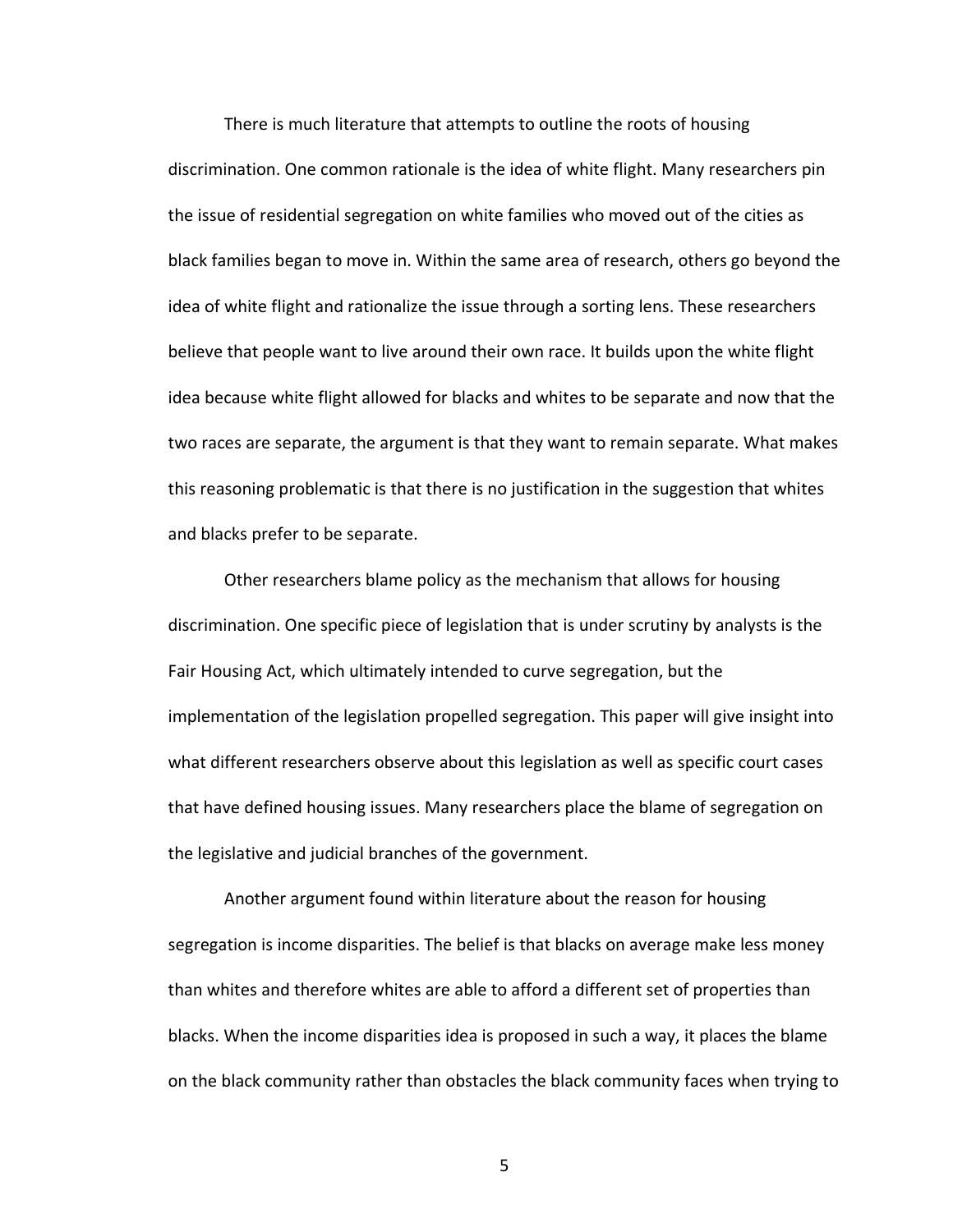purchase a home in a predominately white area. This argument does not evaluate other types of institutional racism that the black community faces in the education and employment sectors, which misleads readers to believe that blacks have less monetary means due to their own actions. This is a fallacious idea that aims to propel white supremacist ideals.

Finally, the idea that lacks research in specific areas is lending discrepancies in the housing market. Many researchers agree that there is an issue in lending institutions that allows for blacks to be denied loans are a higher rate than whites, but there is little evidence as to why. It is also important to point out that most of the research done in the lending realm is much older than the other arguments outlined above. Within this literature review, there will be some pieces of literature discussed that do include arguments about lending issues.

# <span id="page-7-0"></span>Movement Trends.

#### *White Flight.*

The first focus of literature is on the idea of white flight. Not all literature specifically points out white flight as an issue, but most contain underlying tones that pinpoint white flight as a reason for residential segregation. Some research combines white flight with another argument to illustrate how and why neighborhoods have become segregated. The focus of this section will be on the part of the argument that attempts to place blame on both blacks and whites. This sort of blame argument does not allow room for discussion to take place because it is unambiguous. One researcher whose focus is not on white flight still interestingly included the idea that "the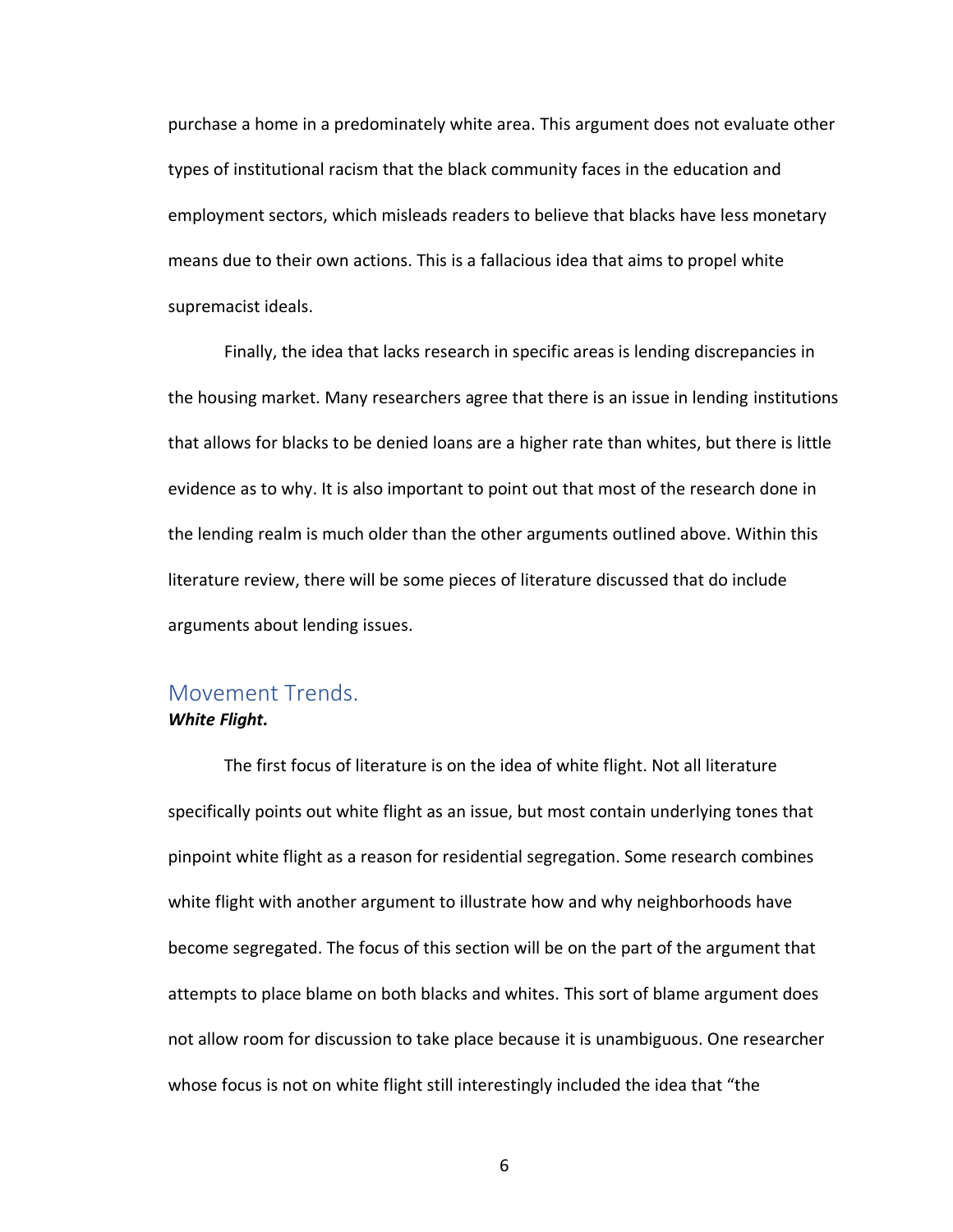desegregation of city schools accelerated white flight, leading to the all-too-familiar pattern of black cities and white suburbs" (Charles M. Lamb, 2005, p. 28). It is important that Lamb pointed out a root for the white flight as it is uncommon for many to do so. Many claim white flight without a justification and that is seen in many researchers who have focused specifically on the city of St. Louis, which According to Rigel C. Oliveri (2015), scored within the top ten cities with the highest isolation index in 2010 (p. 1053), expressing the deep segregation that is prevalent in the city of St. Louis and gives reason to why many researchers focus on this city. Once white-dominated areas of the city, Ferguson and North City, are now highly concentrated by black homeowners Oliveri (2015) explained, because as blacks began to move into the neighborhoods whites moved further south and west (p. 1067). It is difficult to prove that whites began to move south and west due to the presence of new black owners because one cannot attribute causation to a correlation. While it might correlate that the two happened together it would be hard to prove that the presence of blacks in a neighborhood caused the flight of whites. Oliveri used racial demographic trends that spanned 73 years to see this correlation, which was different from Lamb who did not conduct research on the issue but rather inferred that white flight was an ongoing matter. Different from both Lamb and Oliveri, Alan Mallach tracks changes in many different areas across St. Louis including income changes, population changes and changes in the way homes are occupied. In his study of home occupancy, Mallach found that in the area north of Natural Bridge Road the black population skyrocketed from 43% to 83% (almost doubling) to which Mallach also found that three-quarters of the areas white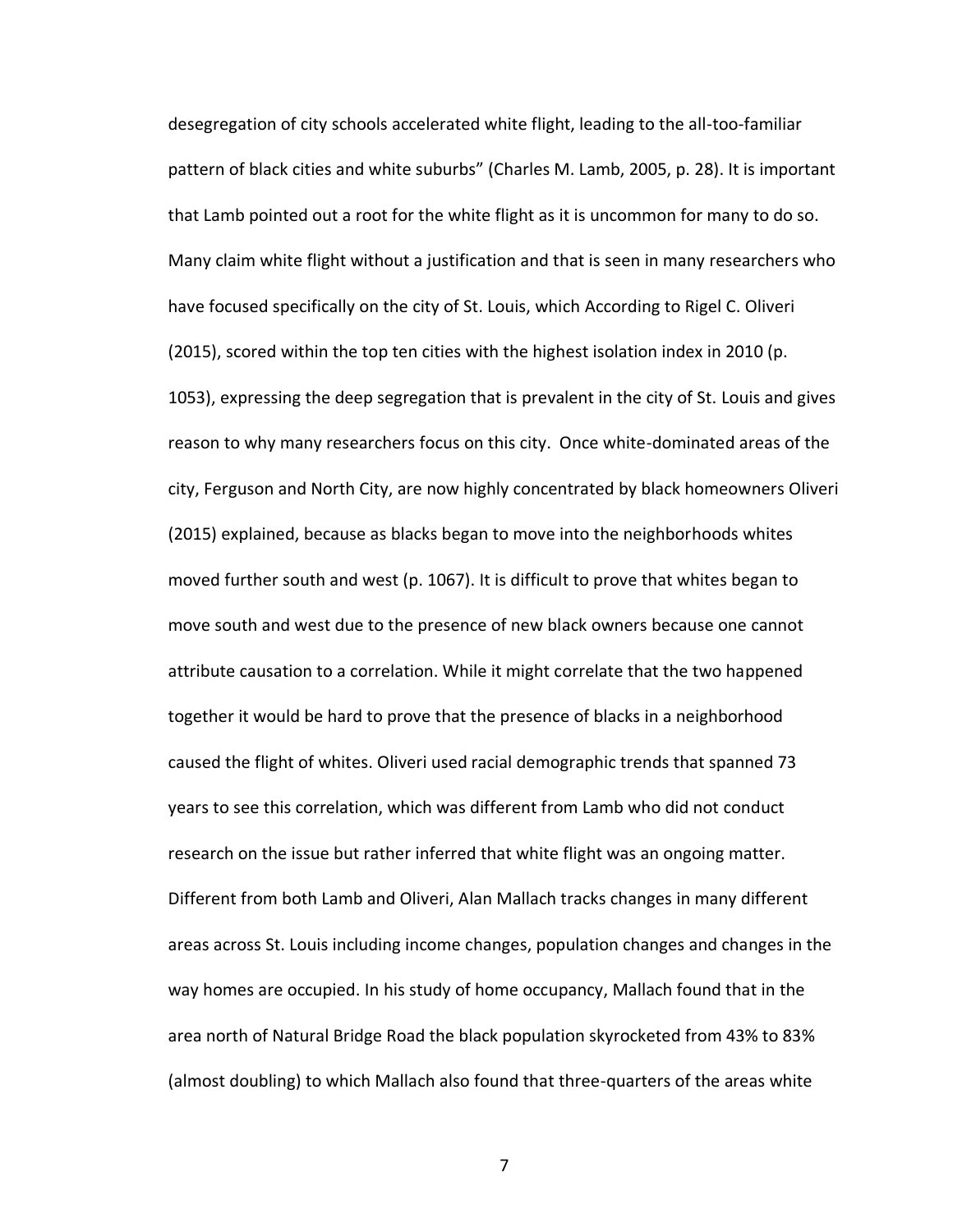population left during the same period (2019, p. 1067). It seemed that homeownership rates remained the same in the area, the only change was the color of the skin of the people who were residing in that specific county.

#### *Sorting.*

Another movement trend (or lack thereof) is sorting. Thomas Sowell explains that there are many types of sorting, whether it be socially or residentially. Sowell claims that sorting is spontaneous and therefore unsolvable since sorting comes naturally from the brains of human beings (2018, p. 58). Sowell takes a more philosophical approach to explain sorting rather than including research. This is common in this argument because it is difficult for one to conduct hard research on the thoughts of others. To prove his point, W.A.V Clark who studies geography analyzed a previous study by "Schelling (1971) [who] suggested that minor variations in nonrandom preferences (or choices) can lead in the aggregate to distinct patterns of segregation in society" (1991, p. 1). Clark uses Schelling's hypothesis and research to rationalize the idea that black and white neighborhoods are predominately one race or the other because people have a preference to live amongst those most like themselves. This argument is not completely irrational as it could follow that people prefer to live around people who seem the most similar to them. It is however difficult to prove this idea. There is not much research that attempts to gather data about self-sorting. This issue seems to be stuck in the hypothesis stage.

A group of researchers ventured to explain this phenomenon by examining the dissimilarity and isolation indexes. After their data collection, they "ran regressions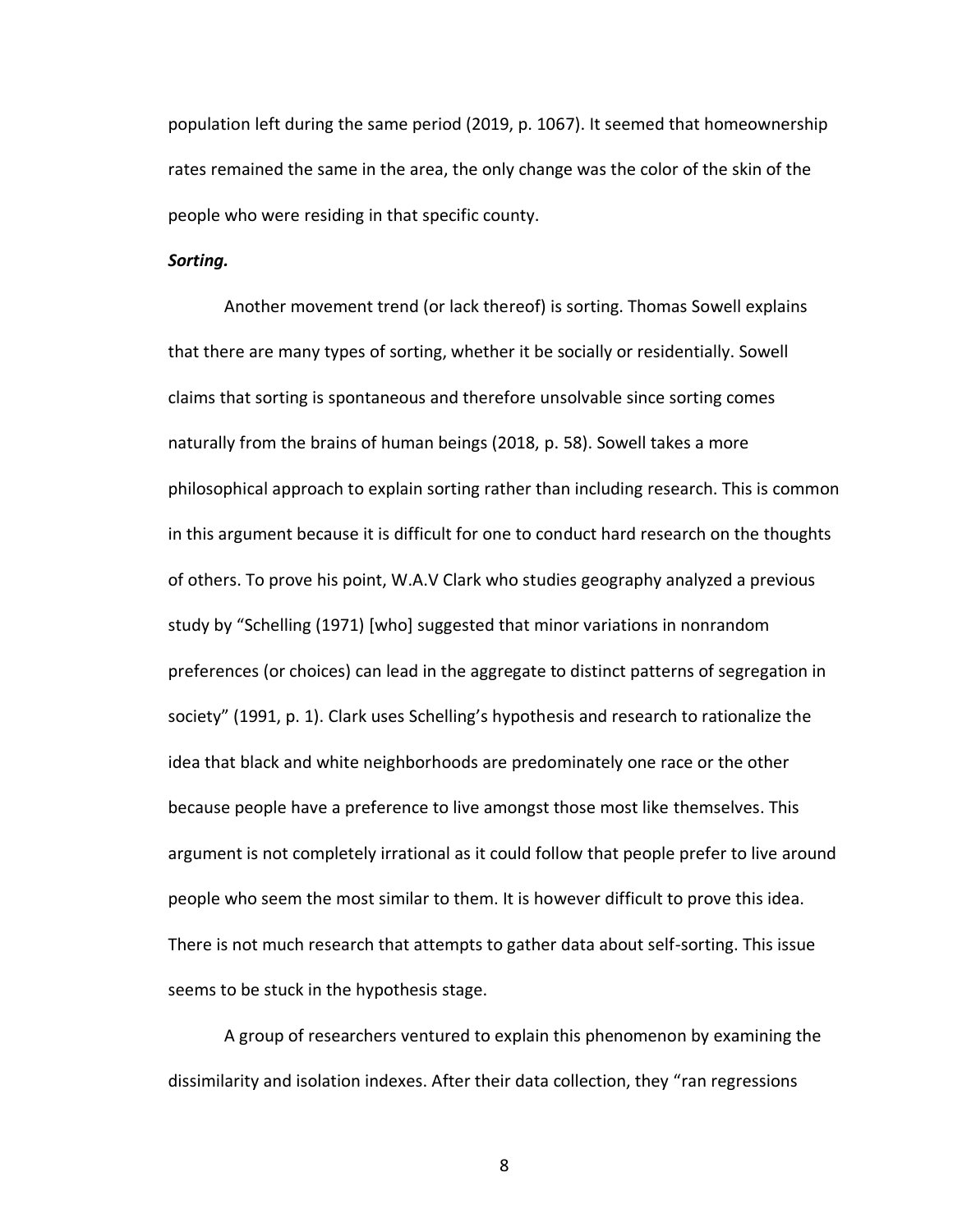showing the changing association between region and black segregation, and then decomposed changes in segregation" (John Iceland et al., 2012, p. 118). Ultimately their findings followed that regional differences do matter because places with a larger share of the black population seem to be less segregated than places with a lower share. Without knowing, this group of researchers combated the idea of self-sorting without focusing their argument on it.

Their data collection shows that when there is a high number of blacks in a region, there is a lower presence of segregation because people can live among those who are dissimilar to themselves. With the current presence of segregation, people do not have a choice. The focus of their argument was not on self-sorting although their data collection about the isolation and dissimilarity indexes would explain the sorting phenomenon. Sorting however in itself is a term that is used to hide segregation. Sorting is segregation. Using the term "sorting" rather than "segregation" downplays the issue at hand and is used by people to ignore a racial disparity.

Overall movement trends are important to understand to get on a psychological level of humans. This is important for an argument about segregation because segregation is the isolation of humans. Movement trends, however, are not a complete argument within the domain of explaining housing discrimination as a form of de facto segregation and therefore cannot be the sole focus of research.

#### <span id="page-10-0"></span>**Policy**

The policies that a government adopts will shape how citizens act and react within a specific country. Policy ultimately should reflect the values that a society holds.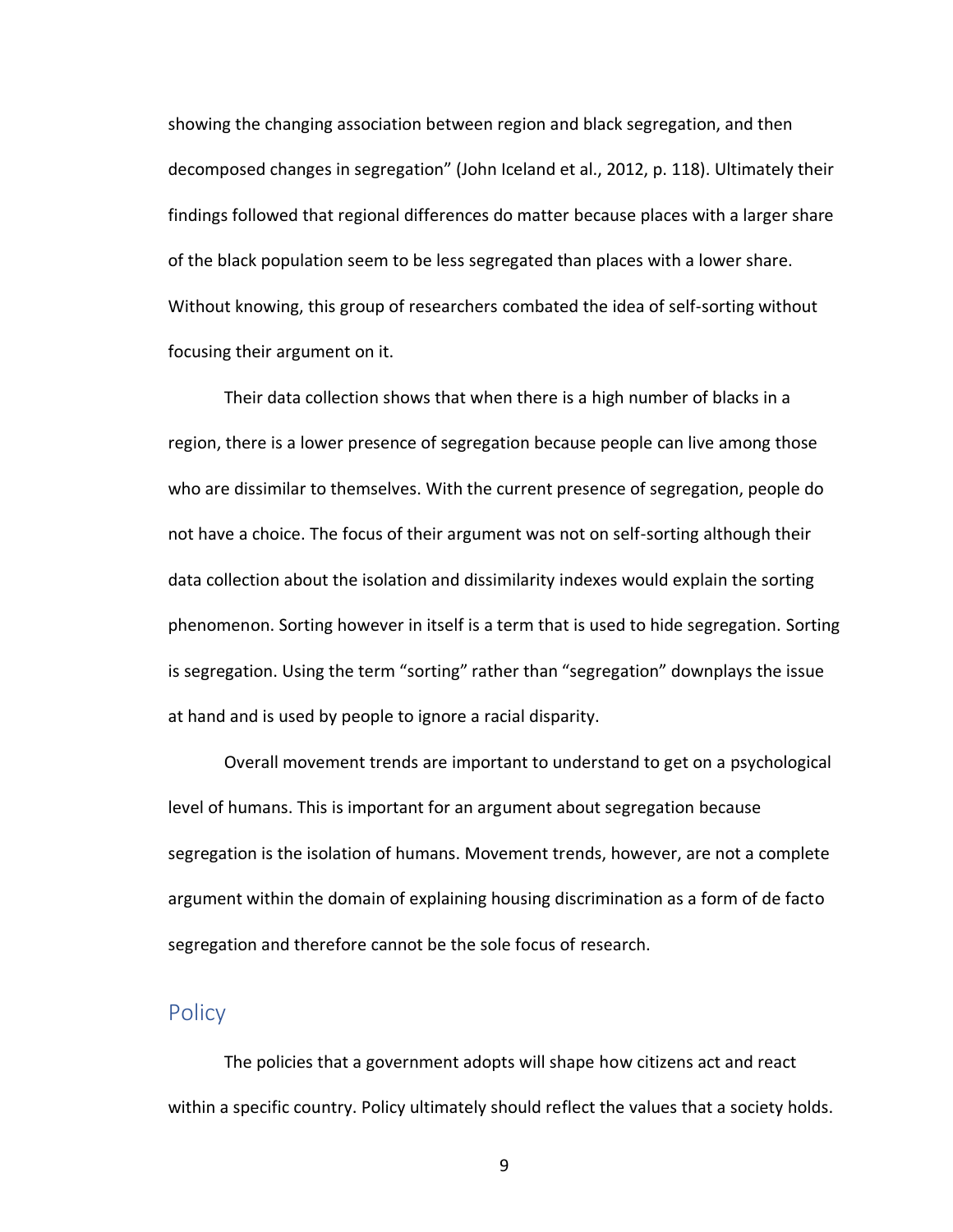Within multiple pieces of literature, researchers argue about how policy has influenced housing segregation. The focus of this section of the literature review will be on what has been concluded about the role the legislative and judicial branches of government play when it comes to housing segregation within the United States.

Focusing first on the judicial branch, Oliveri (2015) brings to light the case of *Shelley v. Kramer* in which the Supreme Court ultimately overruled the Supreme Court of Missouri and stated that covenants placed on specific neighborhoods within the city of St. Louis barring black citizens to live in them is a violation of the  $14<sup>th</sup>$  amendment (p. 1058). This was an advancement toward desegregating neighborhoods. Shortly after the decision of *Shelley v. Kramer*, residential segregation became more secretive. Sellers began to simply refuse to sell to black owners. Unbeknownst to a normal citizen, real estate agents began to draw their own neighborhood lines in order to continue the racist trend of segregation.

The legislative side's involvement in residential segregation is much more exhaustive. In 1934, President Roosevelt created the Federal Housing Administration (FHA) to curve the complications that middle-class renters faced when attempting to purchase a home. Distinguished Fellow of the Economic Policy Institution, Richard Rothstein (2017), explains that the FHA insured bank mortgages, but there was a catch, the FHA had to conduct an appraisal of a property in order to deem it insurable. The FHA used its discretionary power to regard racially mixed neighborhoods as uninsurable (p. 65). Fast forward to 1968 when President Johnson passed the Fair Housing Act. Throughout his book titled *Housing Segregation in Suburban American since 1960*,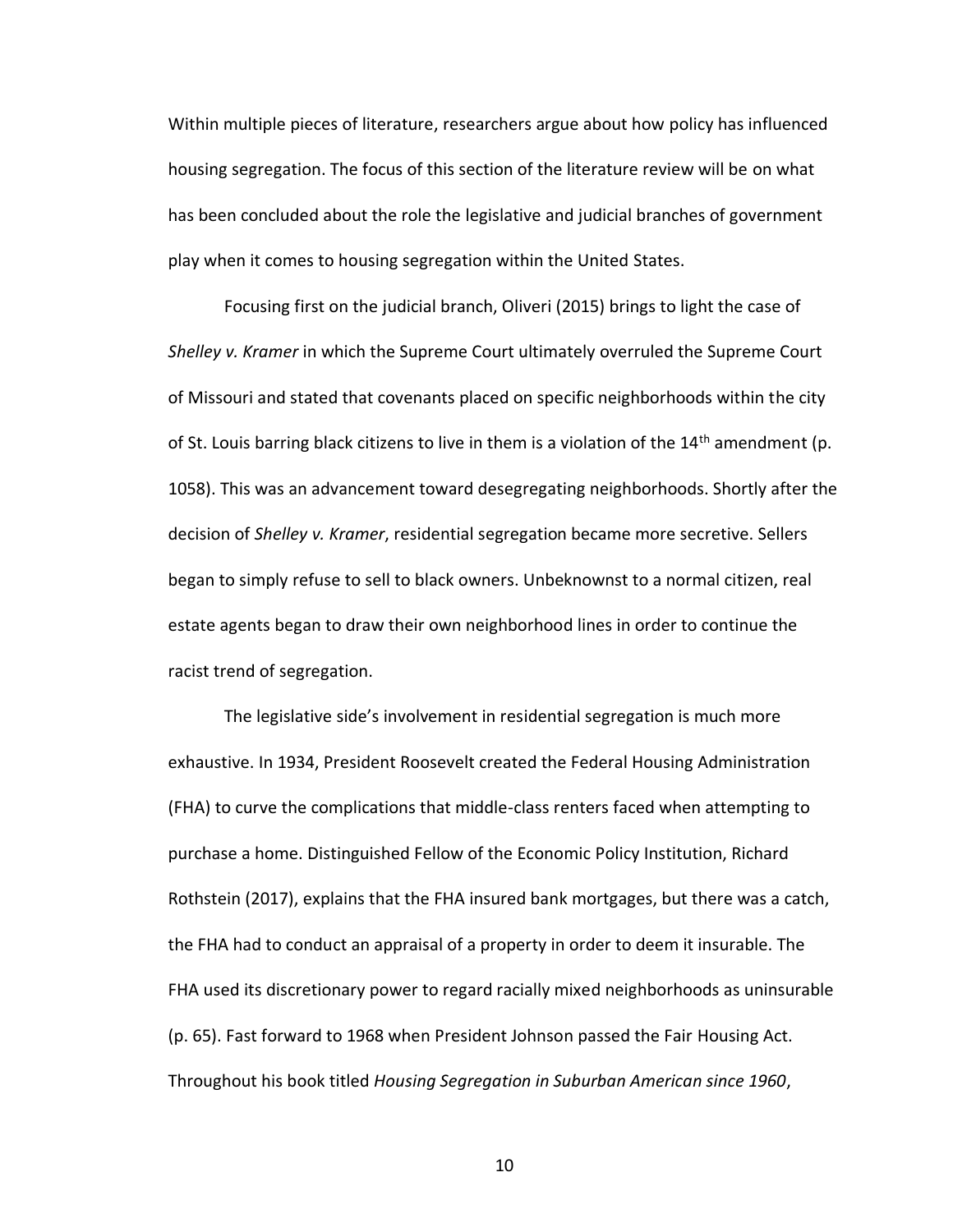Charles Lamb (2005) explains that the Fair Housing Act was originally intended to curve housing segregation when Johnson passed it but argues that because Nixon came into office so soon after the passage of the legislation, he was the one that was ultimately able to define it. The Fair Housing Act intended to abolish discrimination in any area that concerned selling houses. The Fair Housing Act turned out to be merely for aesthetics rather than aiming to dismantle an institutionally racist practice. This is expressed when Lamb (2005) clarifies that the legislation was supposed to be enforced by the Department of Housing and Urban Development (HUD), who was given no true power over the legislation because the HUD was unable to file lawsuits against parties that violated the Fair Housing Act (p. 22). With no enforcement, the Fair Housing Act was ineffective.

*Shelley v. Kramer*, the Fair Housing Act, and the creation of the Federal Housing Association are just a few examples that scholars cite when illustrating how policy has shaped housing discrimination within the United States. Policy does play an important role in shaping how housing discrimination is structured, but when studying housing policy through the years, one can see how it does not dismantle housing discrimination but rather shapes what the discrimination looks like. Recent policy has limited individual racism but has yet to hinder systemic racism.

#### <span id="page-12-0"></span>Income

One argument created by scholars attempts to shift the categories in which people are segregated. Rather than defining residential segregation as a race issue, they define it as an income issue. The belief is that neighbors are segregated by income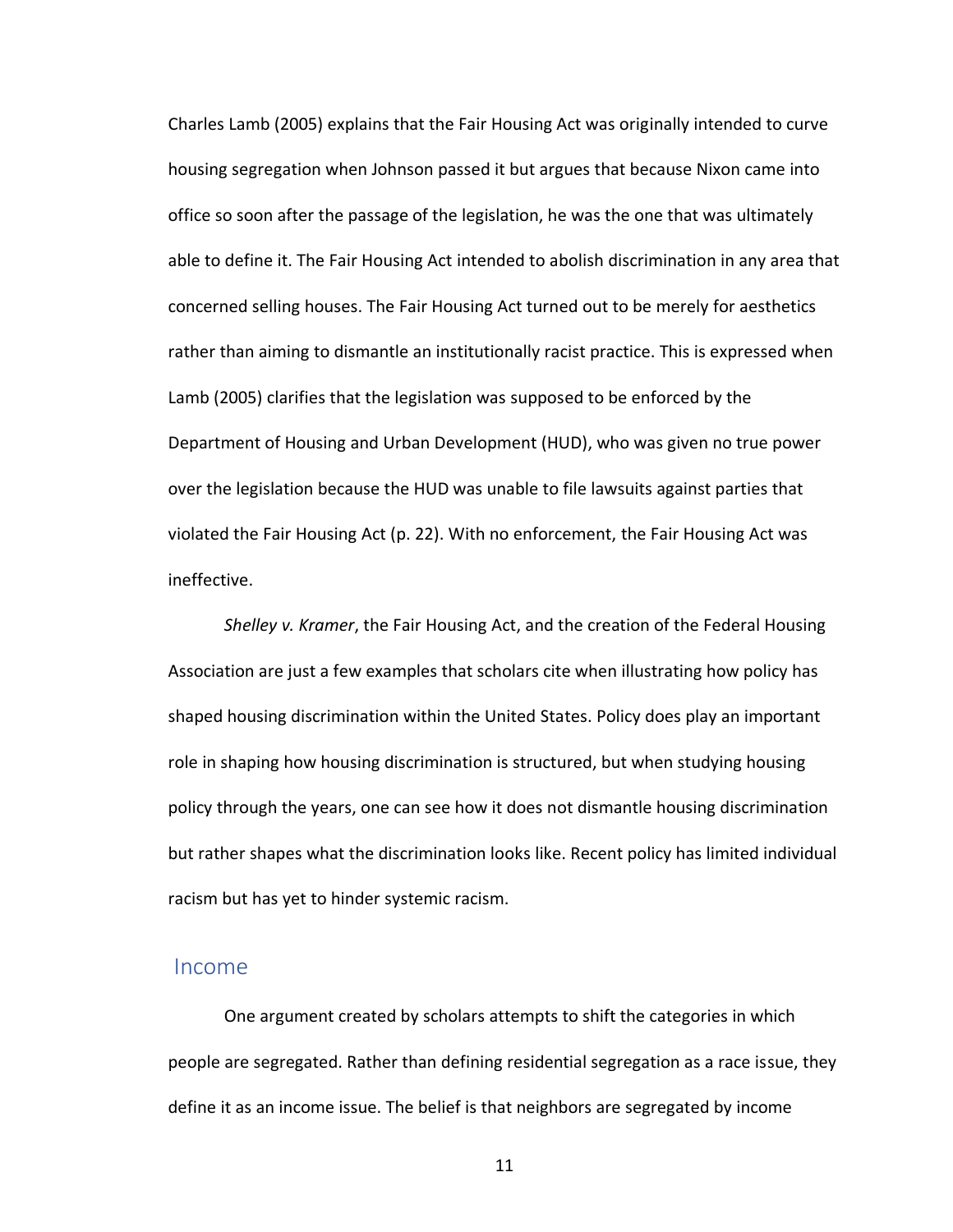rather than race. What makes this argument easily refutable is the idea that race and income level are highly concentrated within one another due to institutionally racist practices that allow for blacks to be disproportionately a part of the lower-income bracket. So, to say that income is the reason for segregation is to also say that race is the reason for segregation. It is however still important to see what scholars have to say about this topic, so this section will explore literature that explains housing segregation as an income issue.

Ann Owens (2019) makes the simple observation that "income inequality translates to income segregation because it increases the gap in the housing that highand low-income households can afford" (p. 498). Owens agrees that if all homes within the United States had the same monetary value then housing segregation would be muted. Homes within the United States vary widely in their price point. What one could conjecture from Owens's argument is that she believes the reason for housing segregation is the fact that neighborhoods are built with homes at the same price point. From another economic standpoint, Richard Rothstein (2017) added that blacks who were able to move into middle-class neighborhoods were wealthier than their white neighbors. This commentary directly refutes Owens's belief about neighborhoods being separated by income. If wealthy black citizens are living in areas with whites who are comparatively less wealthy, then blacks were unable to achieve the appropriate loan size to reside in a neighborhood that whites who have the same monetary means live in. Owens would argue against this idea and instead take the stance that "research demonstrates that economic resources and constraints shape where households live"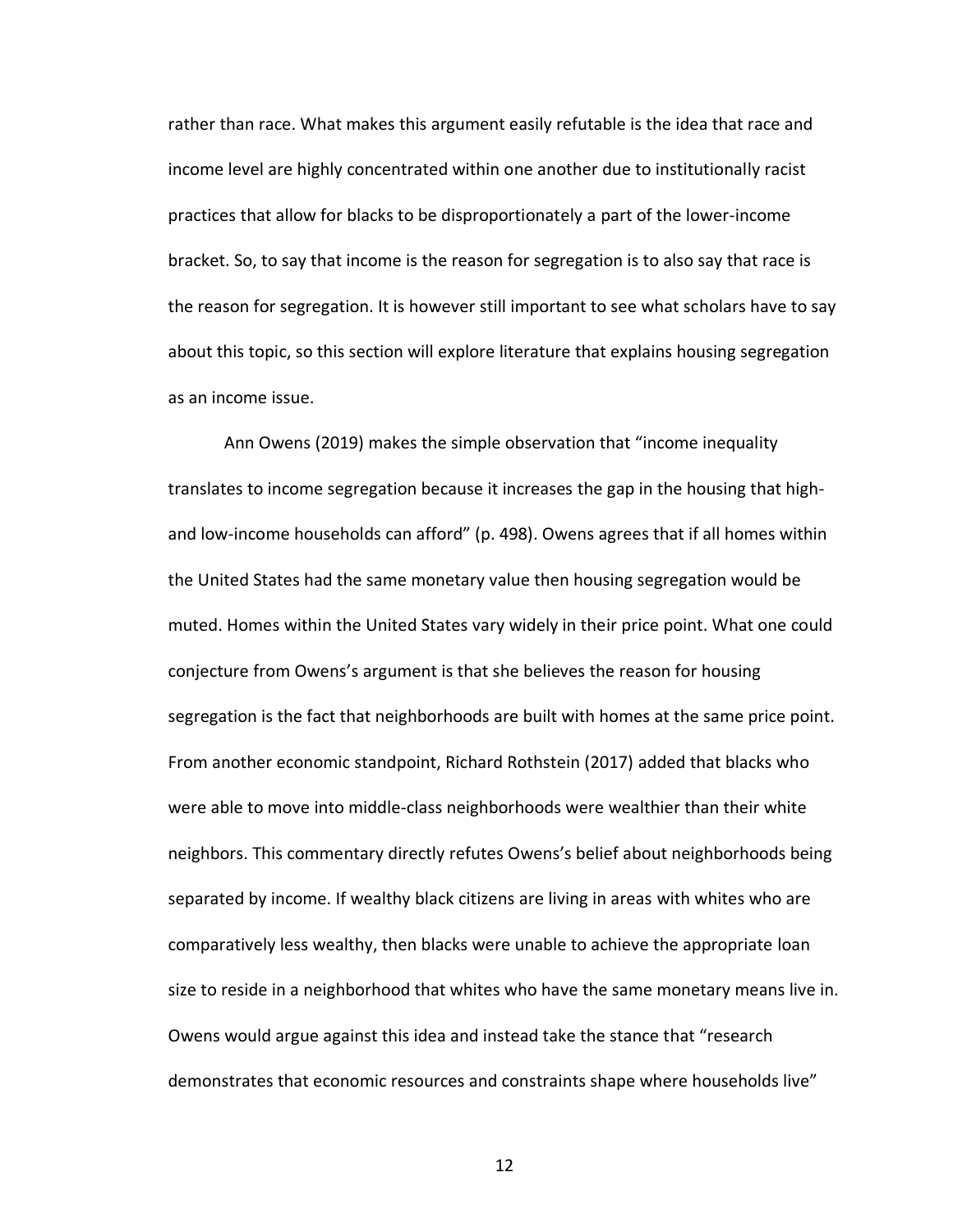(Owens, 2019, p. 498). Both Owens and Rothstein believe that income plays a role in the housing market, but they have contradicting ideas of whether or not there are any other limitations for households to acquire certain homes.

Ultimately it seems any argument that handles income segregation also touches on the topic of racial segregation. This is an important aspect to understand when researching housing discrimination. It is easy for authors to pass off fallacious arguments that claim race plays no role in residential segregation. In every other section of this paper, one can see a clear trend of how race affects residential segregation.

## <span id="page-14-0"></span>Lending

Instead of taking a broad approach, some scholars focus narrowly on the issue of housing loan disparities between blacks and whites within the United States. A less recent work, *Racism in the Post-Civil Rights Era*, by Robert C. Smith includes a onesection analysis of housing issues within the United States. Through some research Smith (1995) concluded that "in terms of social class, strikingly the highest-income black applicants have a loan rejection rate that resembles that of a low-income white" (p. 67). When a poor white citizen has the same chance for a home loan as an upper-class black citizen, there is more than only income being examined when determining loan approvals. Race appears to be salient. Some argue that income is only a little part of how lenders determine to distribute loans. When controlling for a large number of variables, a Boston Federal Reserve study indicated that blacks were still more likely to be denied loans than whites (Stuart, 2003, p. 156). While there are obvious marks of discrimination within lending practices, there is no answer as to why or how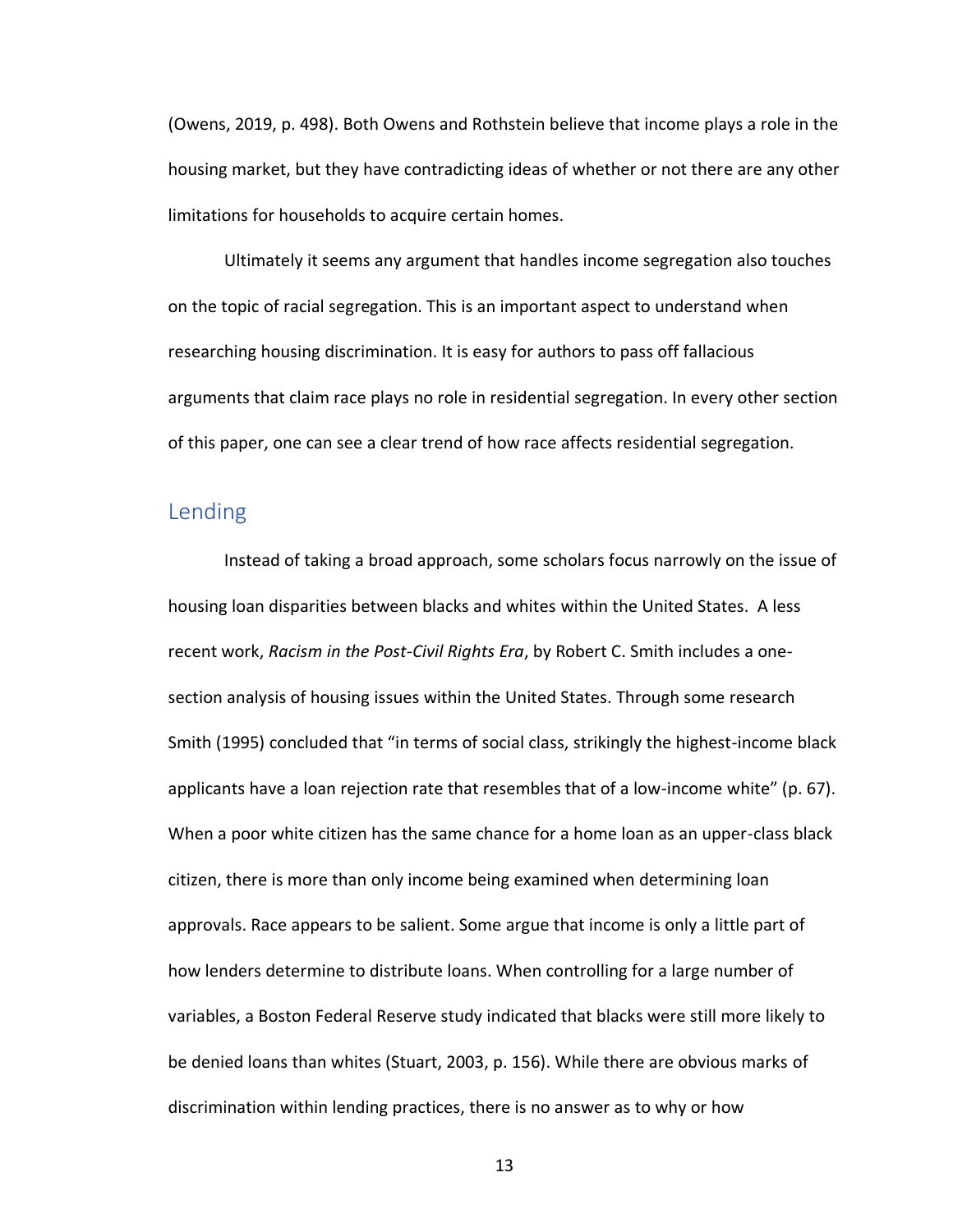discrimination is able to occur in this area. Smith (1995) hypothesized that "bankers who are supposed to look at the bottom line nevertheless somehow find it more financially prudent to loan to poor whites rather than middle-class black" (p. 66). Smith's hypothesis would follow the idea that lenders have ingrained biases that compel them to lend to whites over blacks. This, however, has never been proven true and there is not much research to support this idea.

Looking at the years that these sources were written indicates how the values of scholars have changed. The focus is no longer on lending discrepancies, although it should be. There should be more research on current years to see if there has been a shift in loan denial rates by race. Research should also focus on how these disparities can occur. Lending is an important topic to focus on when considering housing discrimination and segregation.

#### <span id="page-15-0"></span>Literature Recapitulation

With current research on policy and lending, one can see current discriminatory practices that are present within the housing market. As for the movement trends and income arguments, it seems that some scholars still expect black citizens to shoulder the burden of segregation. Either way, all scholars agree there is still segregation within the United States. There is no one answer to why segregation occurs. Scholars have not attempted to blend arguments and blur the lines of choice and constraint. There is a need for deeper research into lending practices and how they are discriminatory. Policy could be blended with lending disparities because policy has to the power to add more control to lending practices. My research will focus on recent loan denial rates by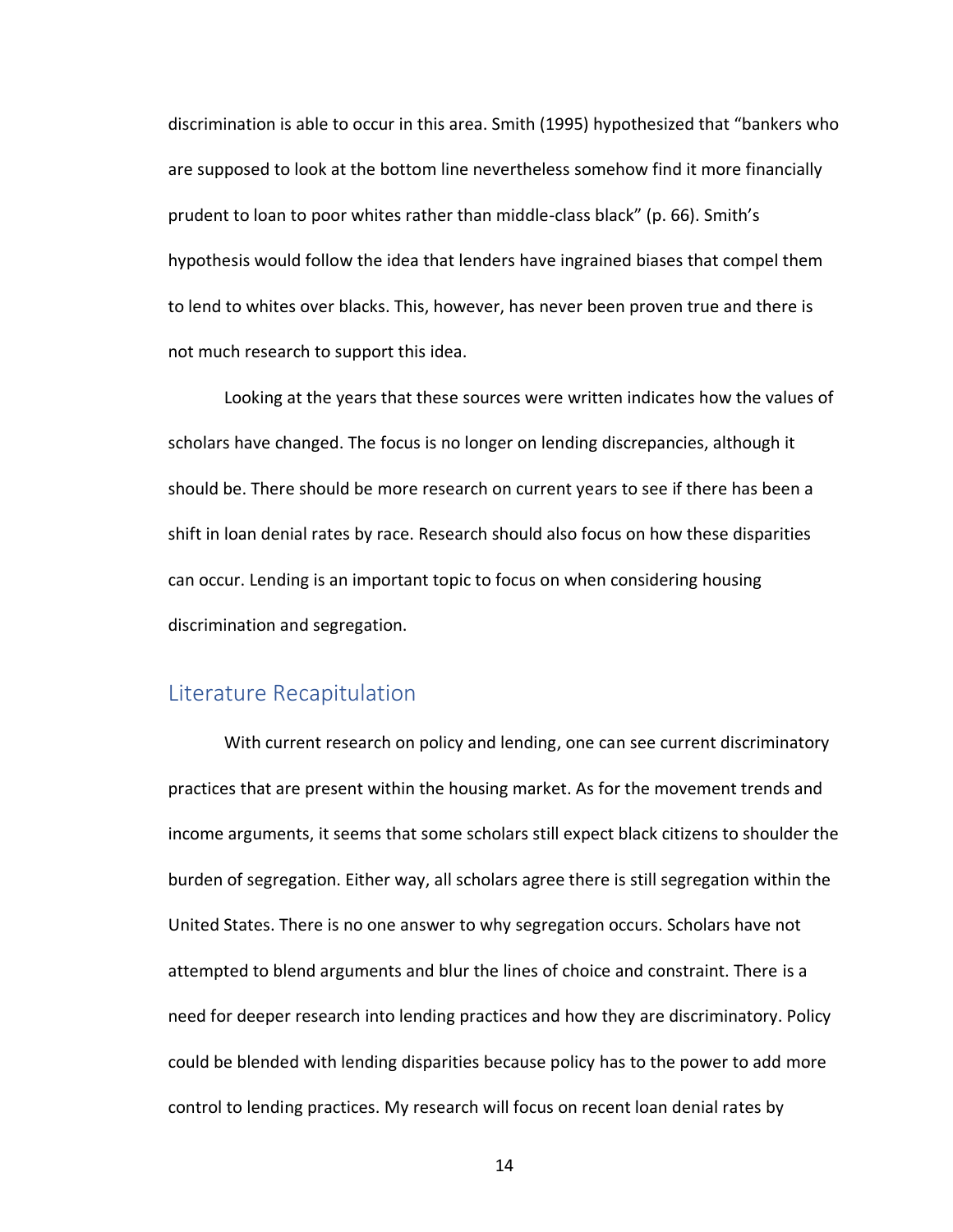examining rates in the city of St. Louis using the Home Mortgage Disclosure Act, which forces all data surrounding loans to be released. With this, the hypothesis will be that there are still large disparities between black and white loan denial rates due to the lack of policy and regulations surrounding lending practices.

## <span id="page-16-0"></span>Data Analysis

To further examine the home loan denial rates among races, I have gathered data specifically on the city of St. Louis and synthesized it into a chart to easily examine and scrutinize the current system. To make this chart, I used data collected from the Federal Financial Institutions Examination Council's (FFIEC) website. I examined the data by looking at each time an application was submitted for a conventional home loan, and then I looked to see whether the application was approved or denied. After that, I evaluated whether it was a black male, black female, black family, white male, white female, or white family applying for the loan. In the end, I was able to convert how many people were denied a loan based on their subcategory of being a black male, black female, black family, white male, white female, or white family and turn it into a percentage. I did this each year from 2000 to 2016 as this is currently the only data available. The limitation of only having 17 years of data limits my study to the two presidential terms of George W. Bush and Barack Obama.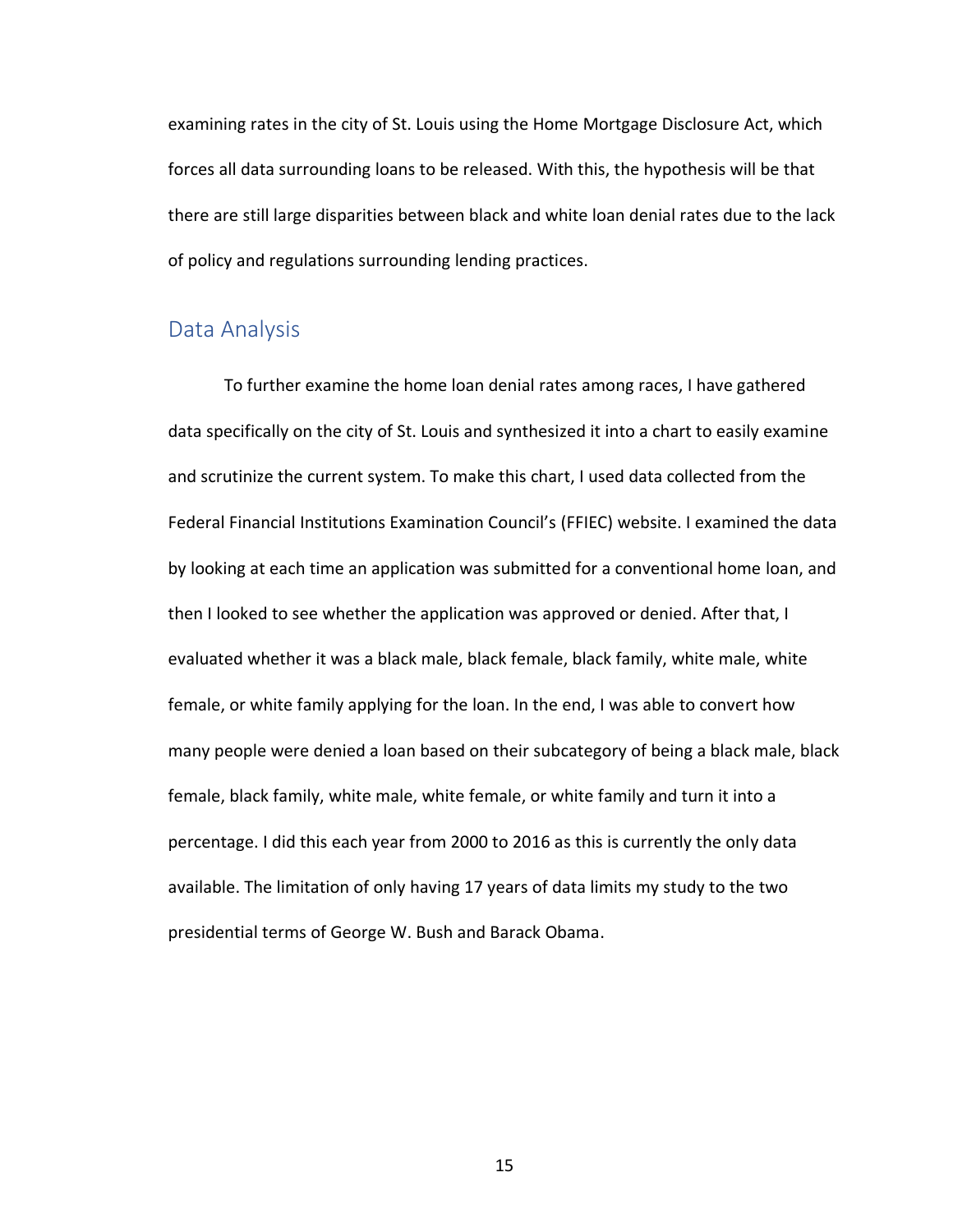

#### **Pre-2000 Era.**

To understand the data above, one must have the historical context of black citizens' introduction into the housing market. After receiving freedom from slavery, blacks were able to own land, or so they thought. Having the opportunity to own land and having ownership of land are very different from each other. To have an opportunity means one could still be denied whatever it is they have the freedom to do. To have ownership of an object means one already possesses that object. So, when the government allowed blacks to own land, it was a scheme to over portray pseudo equality within the housing market. This led the way for cities to follow the same model. The question remains of how those cities were able to maintain the model.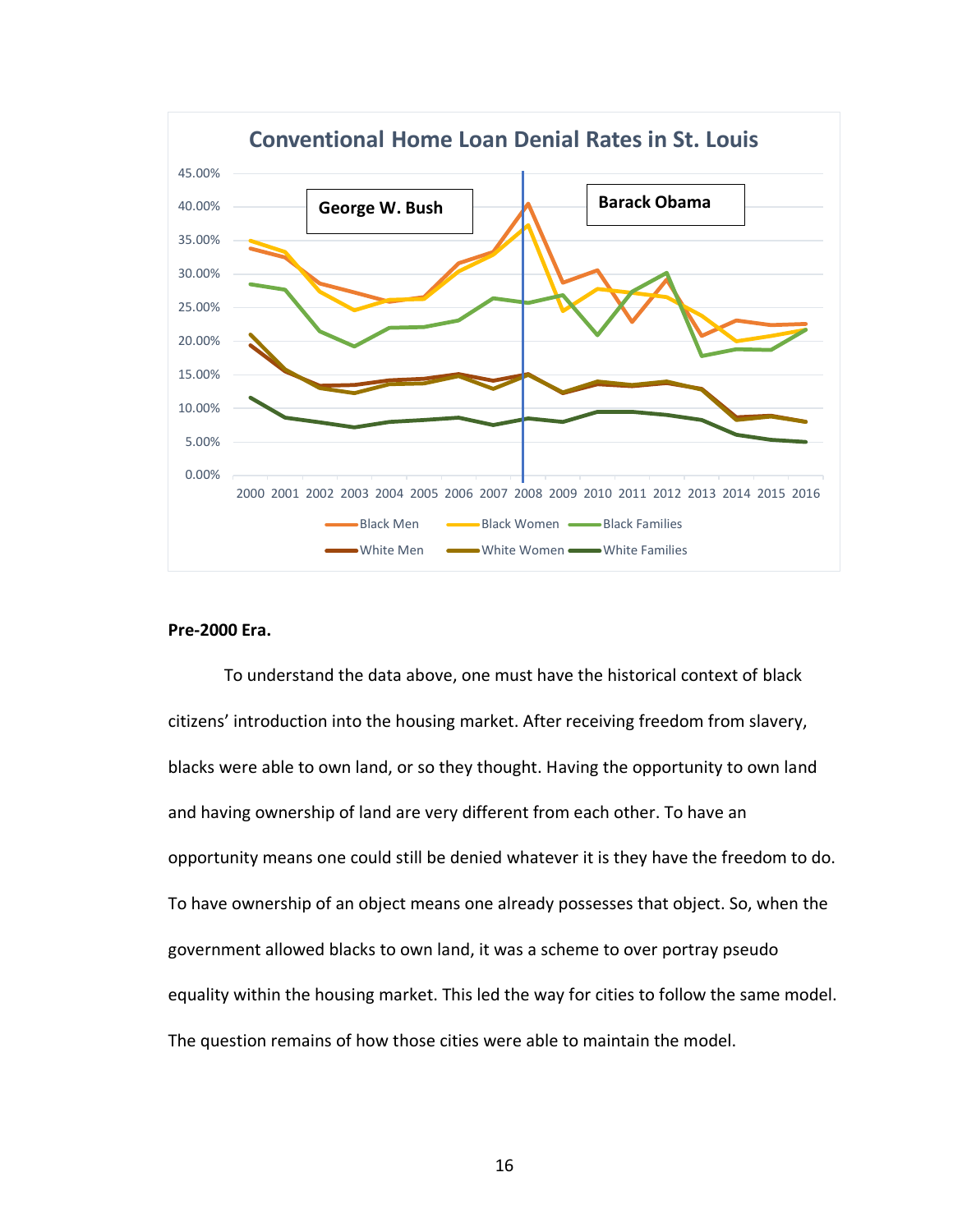Throughout the timeline that will be explored, there were many new policies put in place. The start was with the Housing Act of 1937. There were many new investments into public housing within city areas specifically, it offered a place for more affordable access to housing. So, cities offered those in the low-income bracket a suitable living situation. During the same time, Black Americans found it difficult to be approved for a home loan, because lenders would focus on white applicants. This meant that blacks did not have access to the largest determinate of wealth, a home. This created a cycle in which, if a black citizen was not able to have access to homeownership, then in return that same person would have a lower wealth status and since that person was of lower wealth status, they would be less likely to be approved for a loan. To deeper explain this idea, researchers believe "because initial wealth levels affect whether individuals become homeowners in the first place, it is difficult to separate the variables' casual roles on each other" (Charles & Hurst, 2002). Thus, this period started the vicious cycle that keeps black citizens on average in a lower income bracket than their white counterparts and bars blacks from an opportunity to obtain the largest determinate of wealth.

#### **Sub-Prime Mortgages.**

The decline from 2000 to 2001 can be explained through the idea of subprime mortgages. Subprime mortgages are meant to be offered to citizens who have a low or damaged credit score. An example of a subprime mortgage is an adjustable-rate mortgage (ARM). At first, ARMs seem unproblematic but, they "feature an introductory or 'teaser' period of low interest rates for two or three years at their outset, and then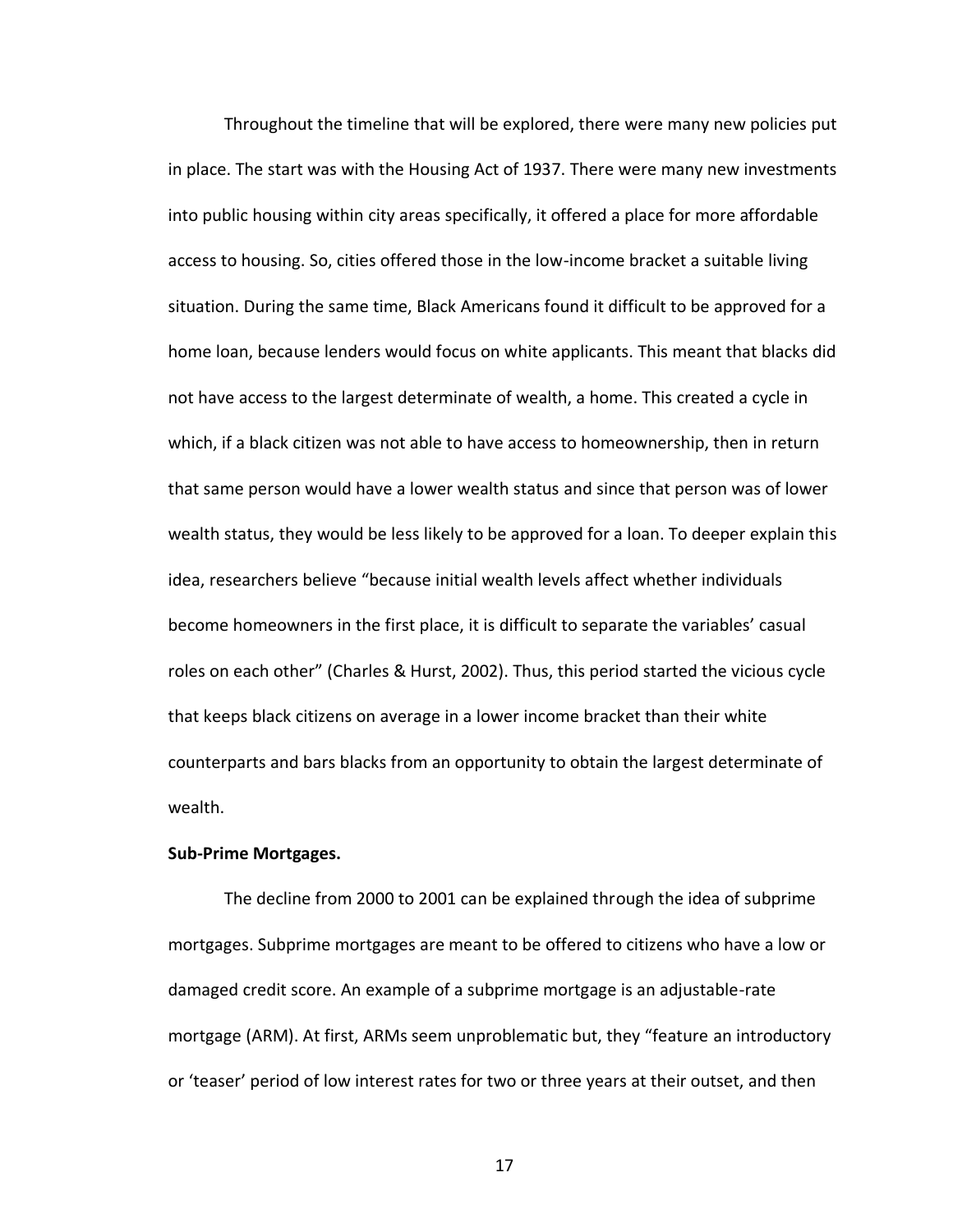reset to much higher rates" (Langley, 2009). These high rates make it almost impossible for the person to continue paying off the loan because the reason they needed the loan with a low-interest rate in the first place was due to insufficient access to funds. When it comes to subprime loans, the color of one's skin plays a role because "financial institutions that historically had redlined communities of color to deny them capital suddenly targeted them for subprime lending" (Rugh et al, 2015). Residential segregation made it easy for lenders to market their loans to marginalized clients (Rugh et al, 2010) because they were already condensed into one area after being denied loans in white-dominated areas at a high rate. Subprime loans were targeted at lowerincome families as bait to reel them into signing a loan agreement. Predatory lenders purposefully used complicated language to confuse those who were desperate for any type of loan, which would trick those in a lower income bracket into signing a loan that had the potential to increase a large amount in the future. Black citizens make up a disproportionately high amount of the lower-income bracket because of their lack of access to home loans. So, since black citizens were both congregated in one area and disproportionately part of the lower-income bracket, they made up the greatest number of subprime loan clients. In fact, "subprime lending accounted for 43% of the increase in black homeownership during the 1990s and 33% of the growth in ownership within minority neighborhoods" (Rugh et al, 2010).

To put the figure in context with these findings, the reason that there was a decline across the board for blacks being denied home loans in the early 2000s in St. Louis was because of their access to subprime mortgages. As the rate increase on ARM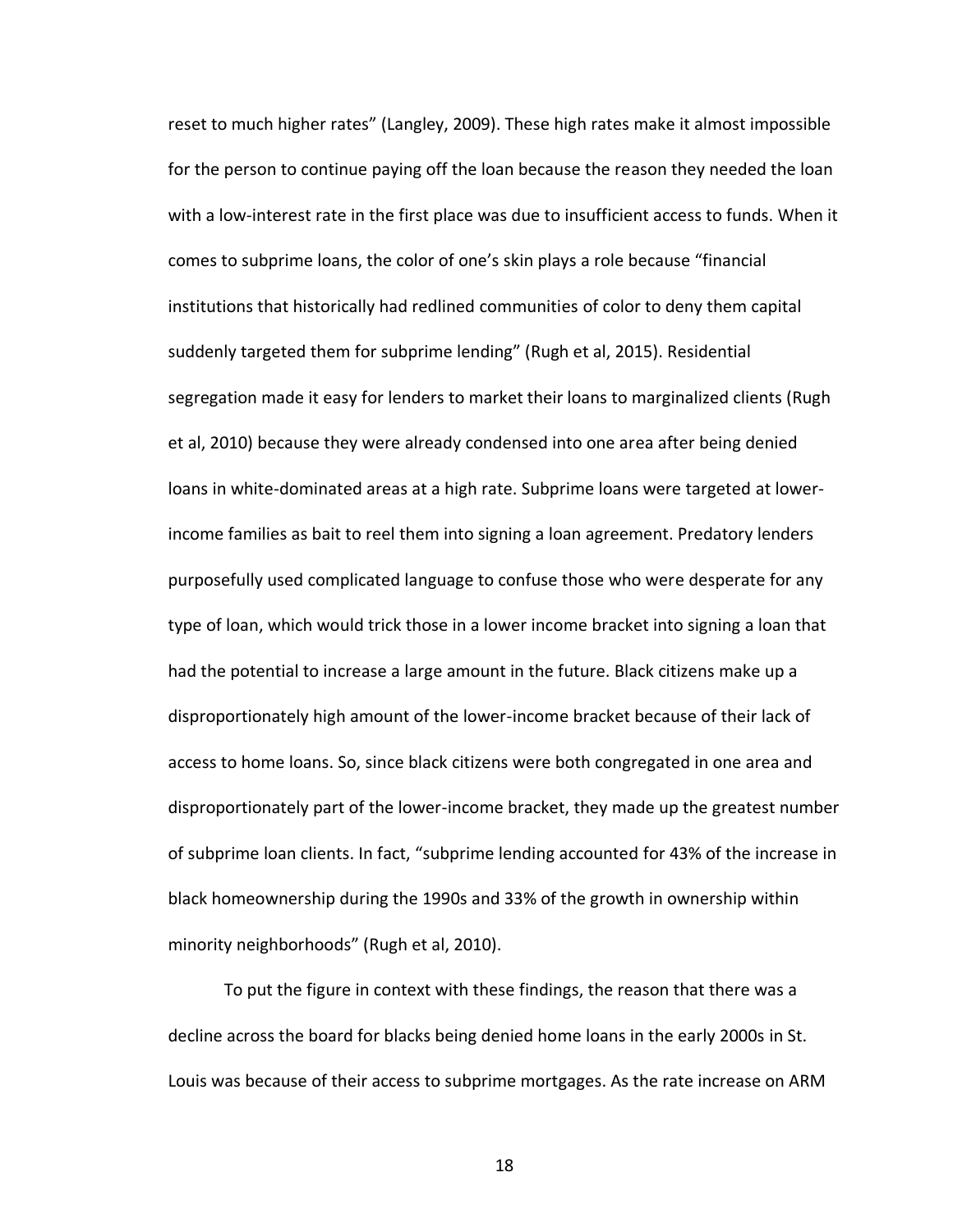loans, borrowers were unable to pay back the loans. Since blacks made up the bulk amount of ARM borrowers, lenders were able to create a false narrative that blacks are risky loan candidates. So, when the housing crisis hit in 2007, lenders denied blacks loans at an extremely high rate. The figure shows the scale of the effect on black citizens compared to white citizens. Black men and women went from being denied loans at a 25% rate in 2005 to 35% (women) and 40% (men) in 2008. Whereas white men and women remained at a constant 15% denial rate in 2005 and 2008, even seeing a 3% drop in 2007. The housing crisis of 2008 was only a crisis for blacks.

#### **Post-2007 Era.**

Since the housing crisis, there is a lack of literature that discusses residential segregation and home loan acceptance rate disparities between black and white citizens. One hypothesis for the lack of this literature could be a shifted focus toward housing in general rather than looking at it as a racial issue. Many still remember the harsh effects of the housing crisis as having a large effect on the general population. Since this is the narrative that many still cling to, those doing research also focus on the effects of the population. The research contained within this paper and the figure above combats the typical narrative and instead illustrates how the black community in St. Louis was excessively overwhelmed by the housing crisis.

The main factor holding back black citizens in 2007 and on from rebuilding their wealth was the unequal opportunities offered to citizens to do the rebuilding (Sharps & Rasch, 2015). Once the market began to rebound in the slightest, the home values for white citizens began to level out at a loss of zero, meaning their home value stayed the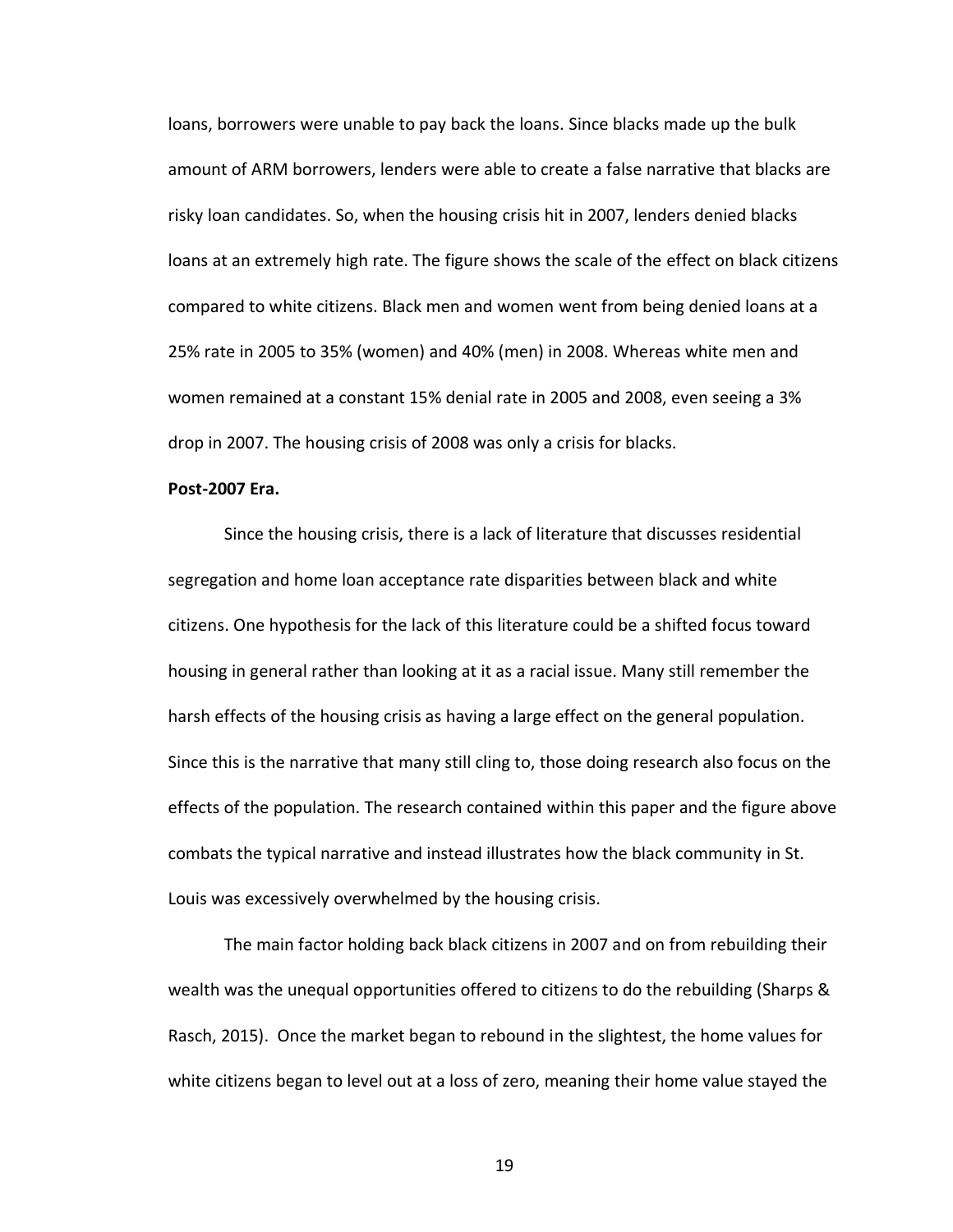same after about a year. For blacks, there was a decline of 40% (Sharps & Rasch, 2015). So, blacks lost almost half of the largest investment they held during the housing crisis. One can see in the figure that since the time of the crisis, whites have seen a continual downfall in the percentage of being denied a mortgage loan. Black citizens are not as lucky and have seen increases and decreases in home loan denial rates since 2007. The rollercoaster style of denial rates makes it hard for blacks to have stability in their ability to receive a mortgage loan.

To reduce the effects the housing crisis holds on black citizens, new President Barack Obama came into office with sights set on the housing market. One can see in the figure that Obama was successful in reducing the number of black citizens being denied a loan from 2008 through 2011. In 2012, the uptick in blacks being denied was due to republicans taking control of the House of Representatives making it hard for Obama to push through housing-specific legislation. There was one housing idea that Obama was relentless in passing, which was the "Affirmatively Furthering Fair Housing" (AFFH) addendum. This was a revision to the previous Housing Act brought about in 1986 by Lyndon B. Johnson. AFFH required the Department of Housing and Urban Development (HUD) to go beyond just limiting segregation. AFFH meant the HUD had to actively overcome segregation and foster inclusive communities. This specific addendum aimed to "proactively promote an integrated or inclusive community" (Davis & Appelbaum, 2015) by adding lower-income housing to existing neighborhoods within suburbs. Not only would this create an opportunity for blacks to receive home loans with less of a burden outside of the city, but it also meant that home prices overall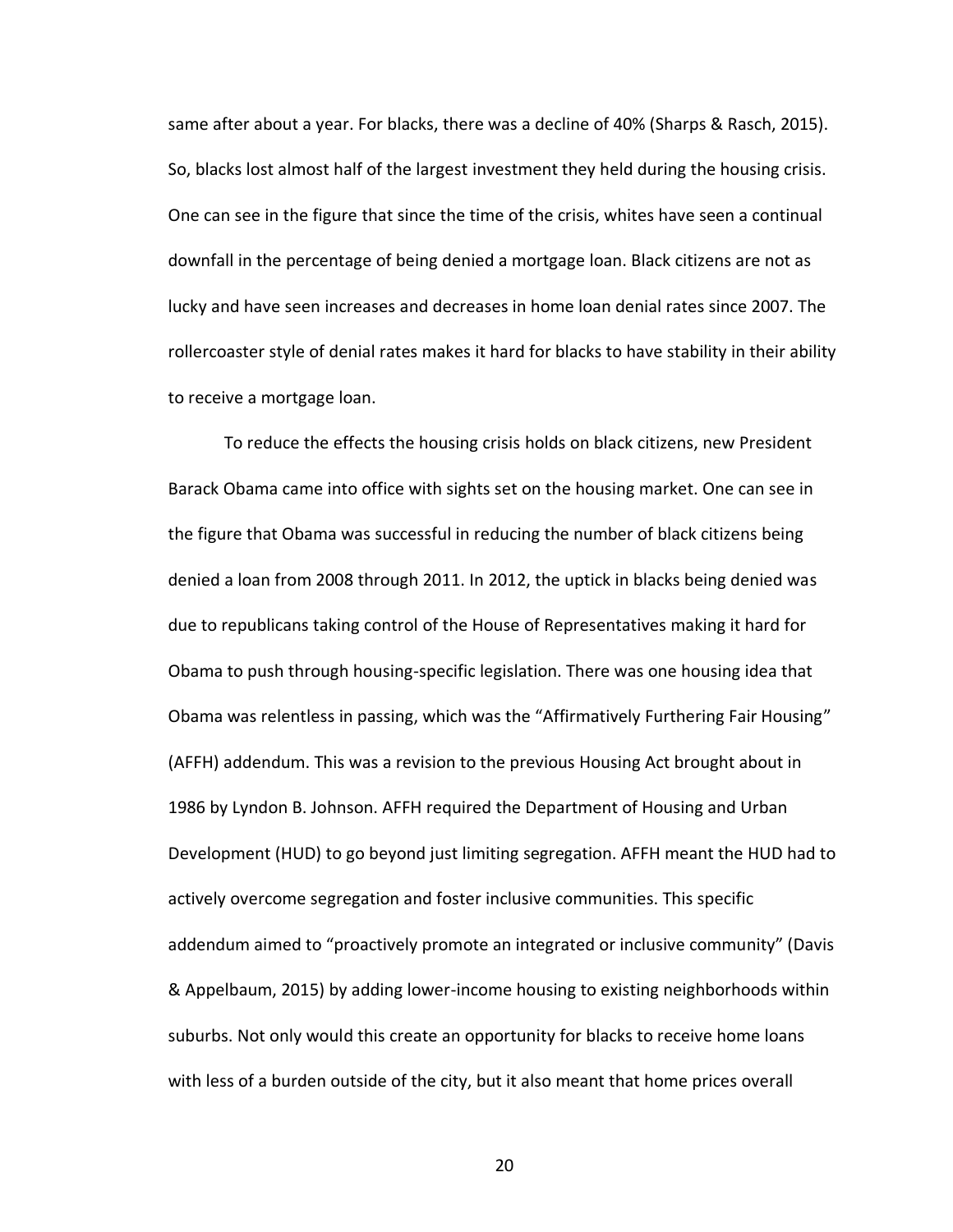would decrease in the market. This would create economic efficiency by allowing citizens to invest in homes at a decreased rate.

The AFFH however did not make race specificity a priority. The lack of racespecific policy has been an issue since the creation of the Constitution as "racial issues were to be excluded from interparty politics" because racial issues are "too ideologically disruptive to conform to the developing two-party system" (Morris & Davis, 2006). This idea created the color-blind society or the idea that we do not acknowledge race. Without the acknowledgment of race, there is no recognition of the disparate impact that marginalized citizens face within the United States. The color-blind society has seeped into legislation, which has focused on making sure the law applies to all people in the same manner instead of focusing on the specificity for all races. Equity is achieved through race specificity, understanding the needs of certain groups of people, and then meeting those needs. Also, leaving ambiguous lines within legislation has left "real implementation and real value-choices to the private sectors" (Morris & Davis, 2006). Specifically, in lending, the private sector has taken it upon itself to segregate neighborhoods, thus redistributing wealth and power.

The AFFH and its effects remained only in the Obama administration because when Donald Trump took office in 2016, there was no longer an oversight ensuring the HUD would follow through with the AFFH. Early in his term, Trump released a tweet ensuring those in suburban areas that he would rescind the Obama AFFH rule and guarantee residents their home prices would increase, and crime rates would decrease ("In play for suburban", 2020). The tweet created a false narrative that by generating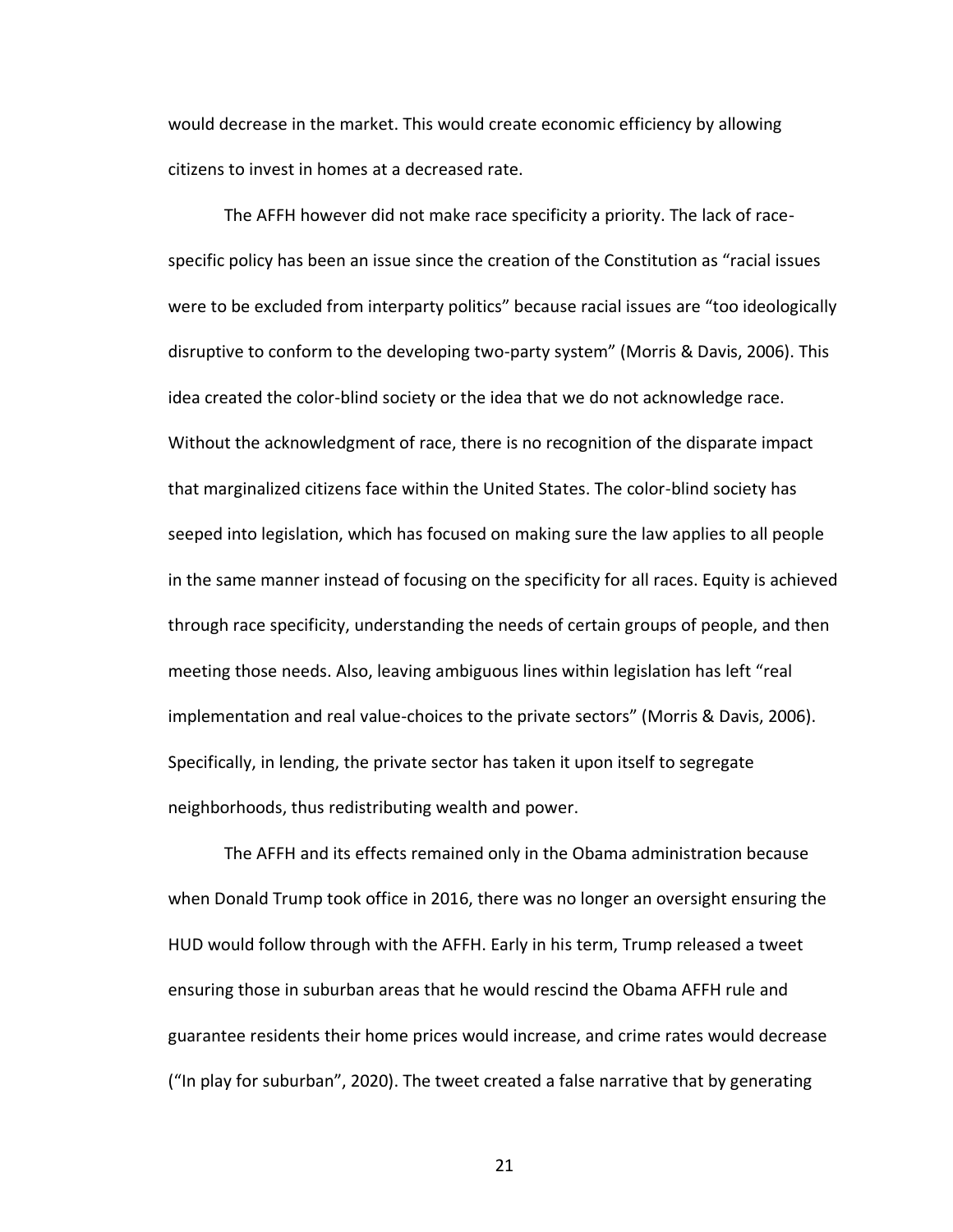affordable housing in neighborhoods the new housing would decrease the prices of all homes within the neighborhood and attributed the idea that low-income housing also brings with it increased crime. Both of which are overreaching claims that one uses to disseminate fear. So, the rate that blacks were denied a loan right before the housing crisis in 2006 is the same rate at which blacks are denied a loan in present times. Whites have seen a significant decrease in their loan denial rate from 2008 to 2016. To create equity within the mortgage loan market there must be more oversight of the mortgage lending industry and long-lasting policy that cannot be overlooked depending on the presidential administration.

#### **Hypothesis for the Current State.**

With available data ending in 2016, one can only hypothesis the effects since then. In 2016 conservative President, Donald Trump took office. After taking office, Trump excitedly tweeted that he "rescinded the Obama-Biden AFFH." When repealed by Trump, it would make sense that segregation would continue and that mortgage loan denial rates for blacks would increase. Through the repeal, Trump signaled to lenders that blacks are riskier citizens to lend to. So, from the beginning of Trump's term through 2019 it could be hypothesized that the gap of loan denial rates increased. The year 2020 has the potential to look different due to the COVID-19 virus. COVID-19 had an immense impact on the economy forcing those in power to have a harsher oversight than before. Unsure of the future, lenders encouraged citizens to continue investment and apply for loans. With fewer applications, lenders were forced to accept more people that would often get denied pre-pandemic. COVID-19 most likely had a positive impact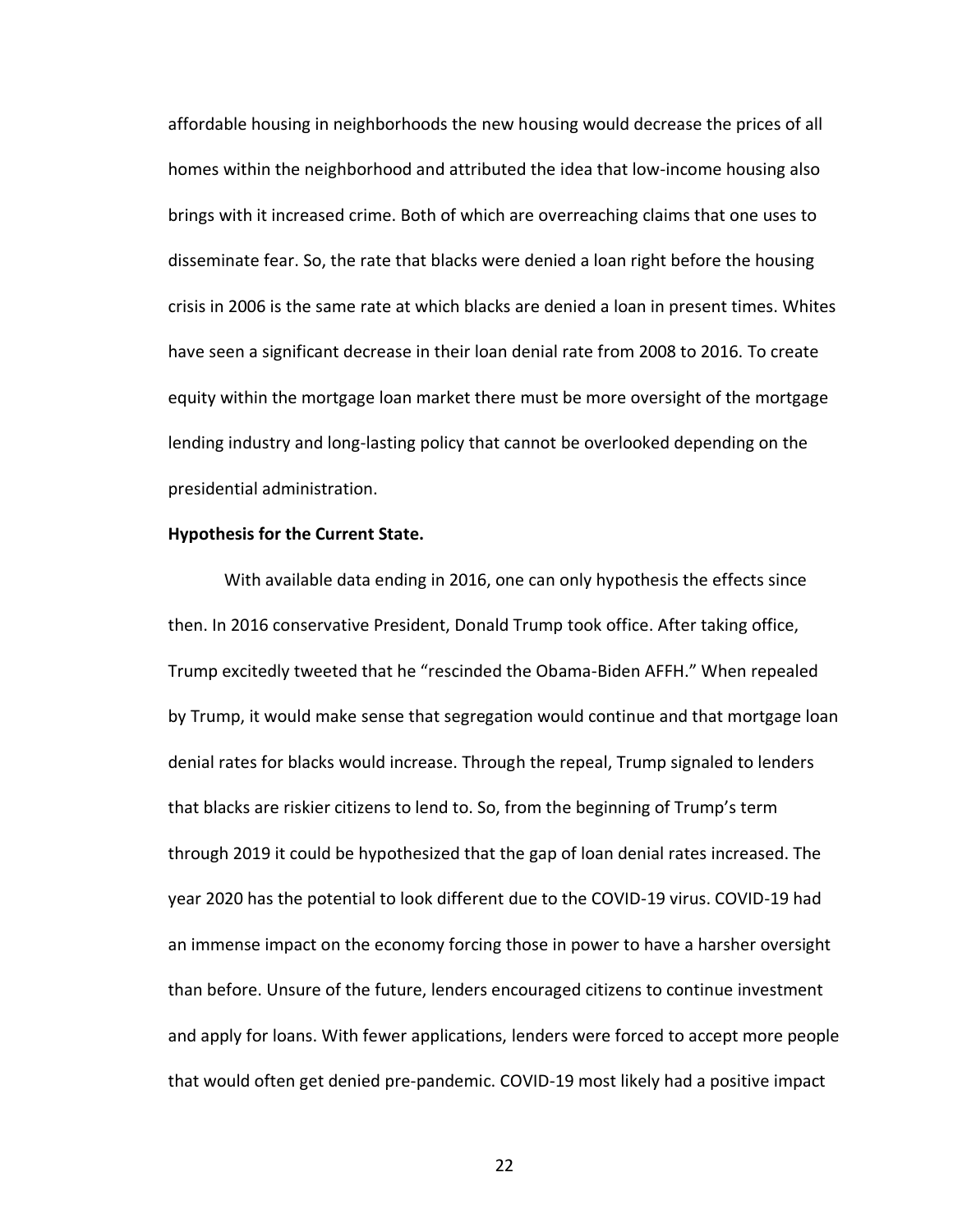on integration within the housing market. With lenders now more often approving blacks for home loans, it would make sense that the trend would continue. Lenders would have seen a positive impact of lending to black citizens and then would continue to do so. Once more data is available, one would be able to continue the analysis and evaluate whether these hypotheses follow or not.

#### **Data Conclusion**

Currently, the 14<sup>th</sup> amendment is not being fully utilized and black citizens are still facing unequal treatment within the United States, specifically in the mortgage loan market. While white flight and sorting are reasonable ideas for why communities are still segregated, mortgage loan denial rates best explain the reason for this segregation. White flight and sorting arguments simply place blame solely on citizens, whereas the argument for mortgage loan rates as a vehicle to disrupt the 14<sup>th</sup> amendment places the blame on both citizens and governmental institutions. St. Louis was examined to see the extent to which mortgage loan denial rates vary among races. Through the St. Louis study, one can see that there is a gap between how often blacks get denied a loan comparatively to whites. This gap became wider during the Bush administration and then declined during the Obama administration, demonstrating the effect that a presidential administration can have on the mortgage loan market. Overall, this paper accomplishes explaining how housing discrimination as a form of de facto segregation perpetuates in the United States.

The findings in this paper conveyed the discrepancies in lending. For example, take the last year of available data, blacks were denied a loan at a 23 percent rate,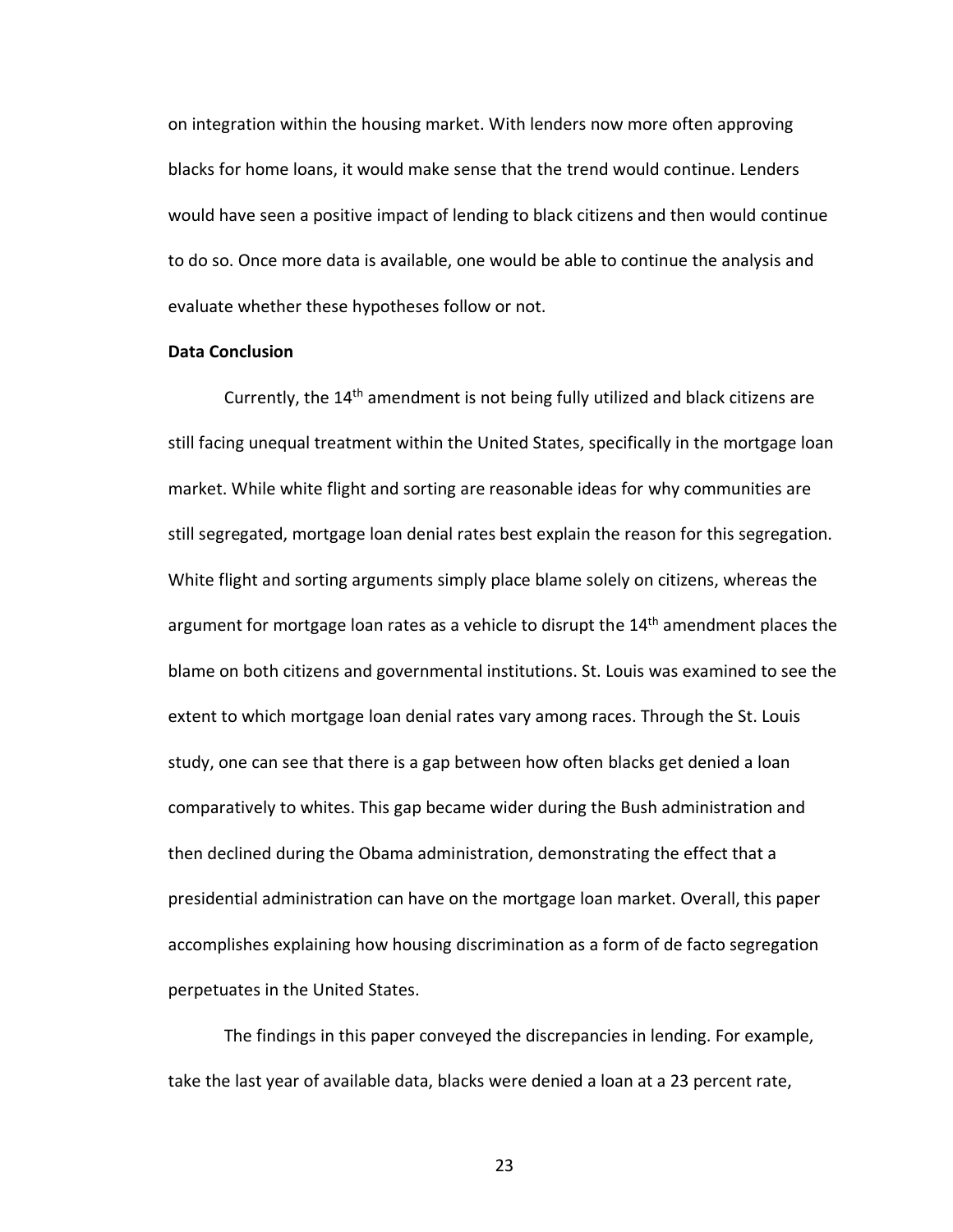whereas whites were denied a loan at a seven percent rate in 2016. As time passes, it would make sense that the gap between loan denial rates would decrease but this is not the case. For the people of St. Louis, this means that citizens only have the ability to live amongst people who are most like themselves. Since blacks are unable to move into the suburbs due to loan denial rates and there are no incentives for whites to move to the cities, everyone is stuck in their current residential area. The issue with people living amongst those who are most like themselves is the ability for non-race-based discrimination to occur that is based on race. Take education, for example, there is a major difference between the qualifications of a city educator and a suburban educator. With city educators being less qualified, black students' education is disproportionately affected. States will be able to claim that the placement of teachers and funds are based on area rather than race. Since race and area are highly correlated, as shown in this study, the placements are truthfully based on race. Not only that but studies have shown that "lower-income children have much better prospects if they live in diverse neighborhoods" (Davis & Appelbaum, 2015). If diversified neighborhoods offer better prospects, then it should incentivize those in power to ensure that areas are desegregated.

Another issue with people only living amongst those who are most like themself is the lack of empathy that can be built for those dissimilar to themselves. When people are in proximity to someone, they can connect with them and have empathy for the issues that they face. With the occurrence of segregation, people are only empathetic to those who are like themselves. The lack of empathy for those dissimilar to us is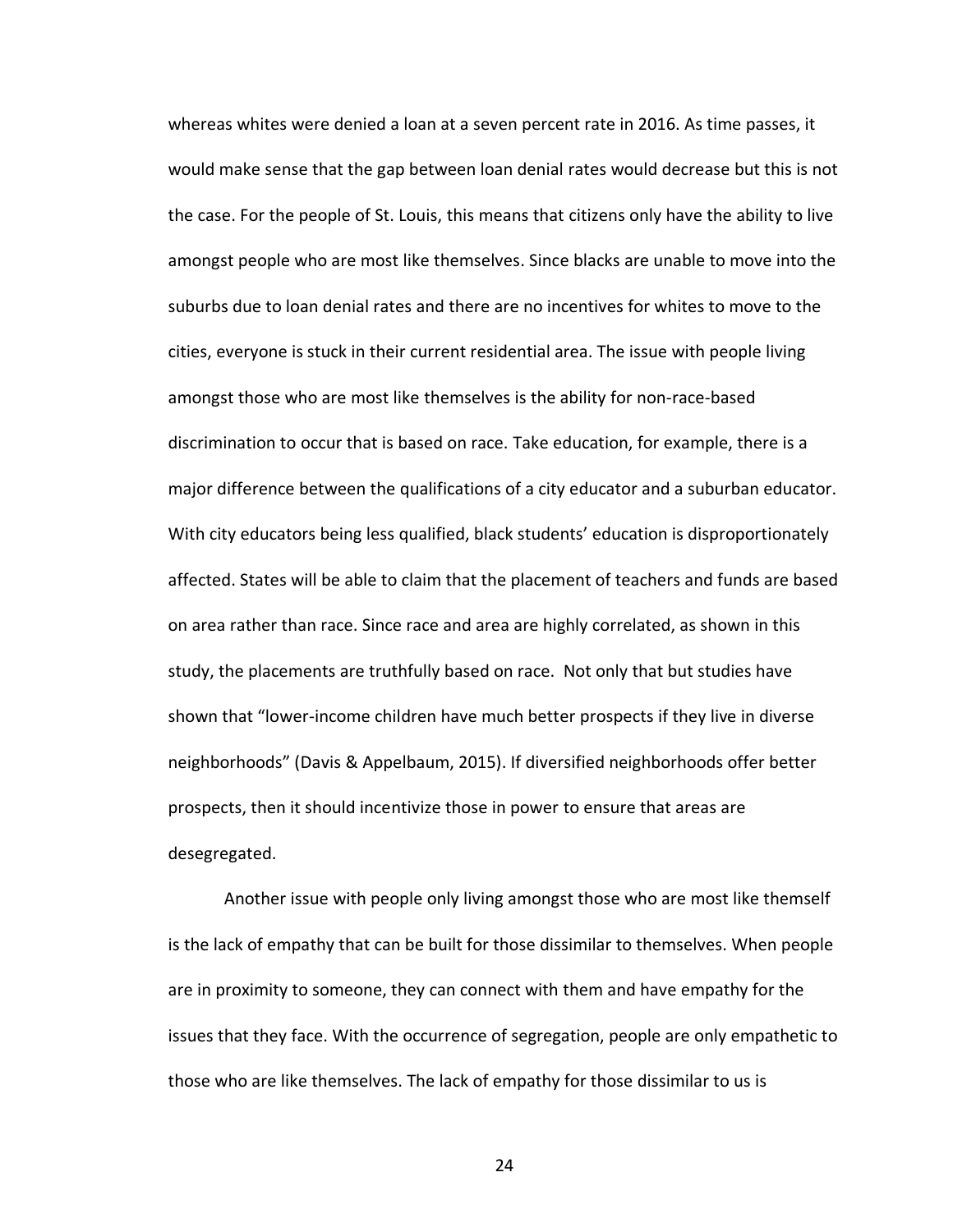disadvantageous to the struggle for equity within the United States. Having the opportunity to be exposed more often to those dissimilar to oneself would only increase someone's worldview, which would be a positive payoff.

## <span id="page-26-0"></span>**Conclusion**

With a large disparity still present within the home loan market, the citizens of the United States must push for more regulation in the market. Since race is currently a salient issue in mortgage loans, race-specific policy outlining the importance of lending to black citizens and incentivizing lenders to do so would allow for there to be a shift toward desegregation. After the implementation of such legislation, it would be beneficial to take inventory again of where certain groups of people are living. If there are more blacks in the suburbs and more whites in the cityscape, then the hypothesis of this paper would fit and convey how race has continued to be a salient issue in lending instead of race-neutral. Through this type of segregation who has the power has been determined. Power is education, employment opportunities, and access to wealth, which are all limited by where one lives. White citizens, therefore, have more power than black citizens on account of their educational opportunities and in turn job access. When citizens, like lenders, can determine the powerholders within the country, there is an issue with the system. With a push for tighter regulations on lenders, the country would see a shift toward equal power opportunities. So now, the burden of bringing change is on the readers of this paper, to push legislators to create new regulations within the home loan market.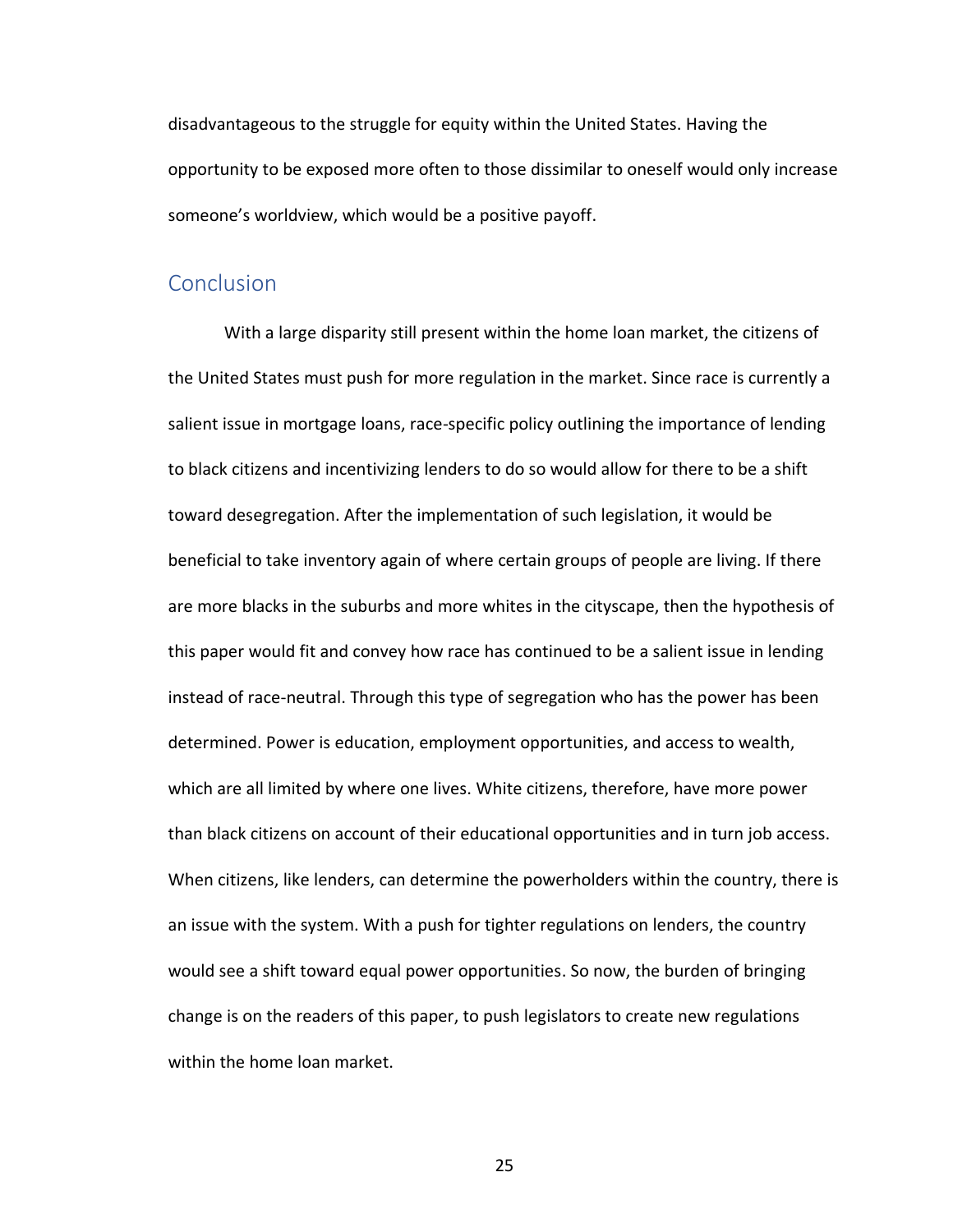#### **References**

Charles, K. K., & Hurst, E. (2002). The transition to home ownership and the black-white wealth gap. The Review of Economics and Statistics, 84(2), 281-297.

Davis, J. H., & Appelbaum, B. (2015, July 08). Obama Unveils Stricter Rules Against

https://doi.org/10.1162/003465302317411532

Segregation in Housing. Retrieved from

[https://www.nytimes.com/2015/07/09/us/hud-issuing-new-rules-to-fight-](https://www.nytimes.com/2015/07/09/us/hud-issuing-new-rules-to-fight-segregation.html?smid=url-share)

[segregation.html?smid=url-share](https://www.nytimes.com/2015/07/09/us/hud-issuing-new-rules-to-fight-segregation.html?smid=url-share)

Farzan, S. (2020, August 3). Black Borrowers in St. Louis face lending discrimination, high mortgage rejection rates. STLPR. Retrieved February 14, 2022, from <https://news.stlpublicradio.org/government-politics-issues/2020-07-30/black->

borrowers-in-st-louis-face-lending-discrimination-high-mortgage-rejection-rates

Iceland, J., Sharp, G., & Timberlake, J. M. (2013). Sun Belt Rising: Regional Population Change and the Decline in Black Residential Segregation, 1970—

2009. *Demography, 50*(1), 97-123.

In Play for Suburban Votes, Trump rescinds Obama-era fair housing rule. (2020, July 29).

Retrieved from https://www.reuters.com/article/us-usa-trump-suburbs/in-play-for-

suburban-votes-trump-rescinds-obama-era-fair-housing-rule-idUSKCN24U35O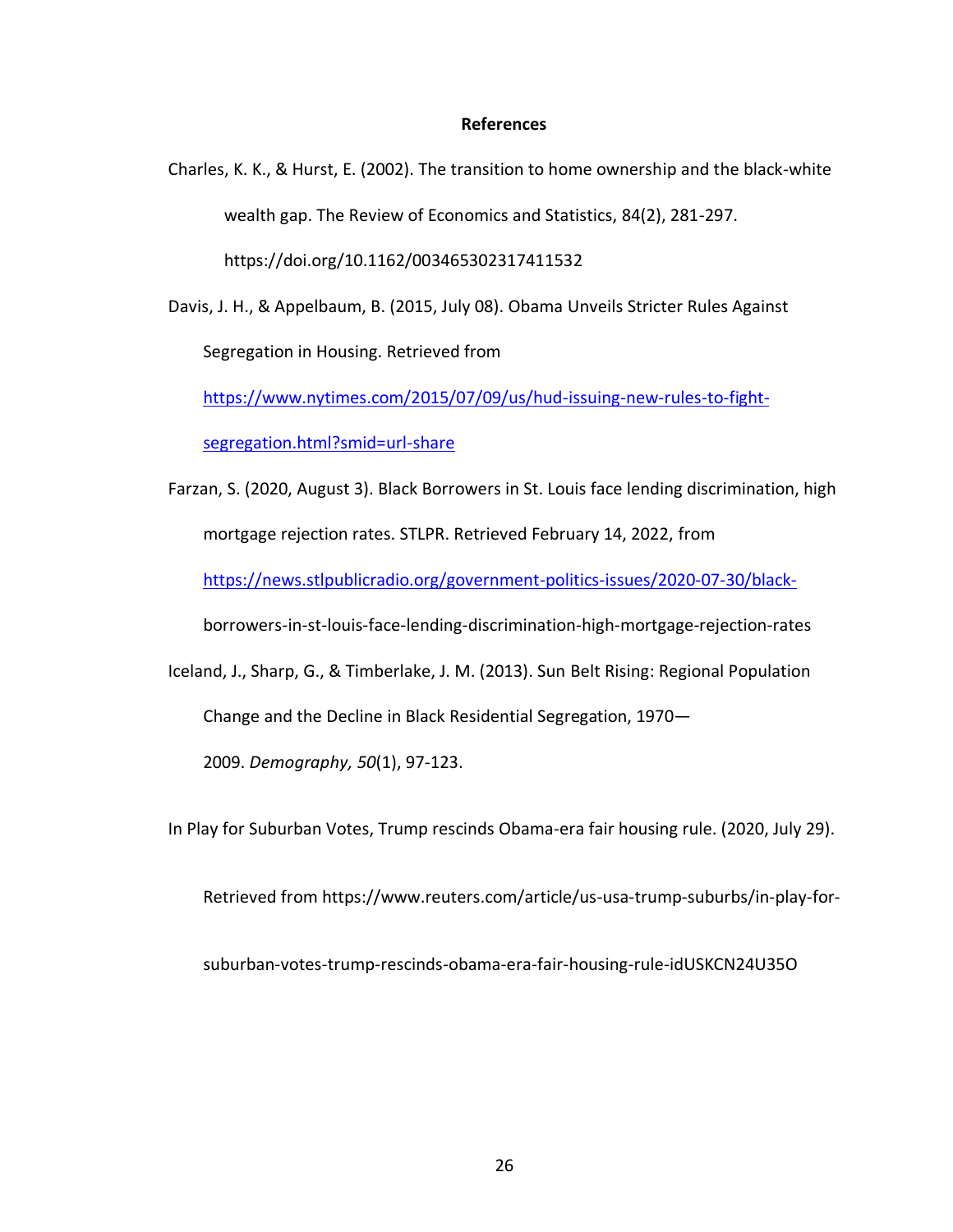- Lamb, C. M. (2005). *Housing Segregation in Suburban American since 1960, Presidential and Judicial Politics*. United Kingdom: The Press Syndicate of the University of Cambridge.
- Langley, P. (2009). Debt, discipline, and government: Foreclosure and forbearance in the subprime mortgage crisis. Environment and Planning. A, 41(6), 1404-1419. <https://doi.org/10.1068/a41322>
- Mallach, A. (2019). Over the Edge: Trajectories of African American Middle Neighborhoods in St. Louis since 2000. *Journal of Urban Affairs,* 1-23.
- Morris, Lorenzo & Davis, Donn G. (2006). Reassessing Race Specificity in American Law and Public Policy, *Souls*, 8(2) 55-76.
- Oliveri, R. C. (2015). Setting the Stage for Ferguson: Housing Discrimination and Segregation in St. Louis. *Missouri Law Review*, *80*(4), 1053-1074.
- Owens, A. (2019). Building Inequality: Housing Segregation and Income Segregation. *Sociological Science, 6*(19), 497-525.
- Robert C. Smith. (1995). *Racism in the Post-Civil Rights Era*. United States of America: State University of New York Press.

Rothstein, R. (2017). *The Color of the Law*. New York, NY: Liveright Publishing Company.

Rugh, J. S., Albright, L., & Massey, D. S. (2015). Race, space, and cumulative disadvantage: A case study of the subprime lending collapse. Social Problems (Berkeley, Calif.), 62(2), 186-218. https://doi.org/10.1093/socpro/spv002